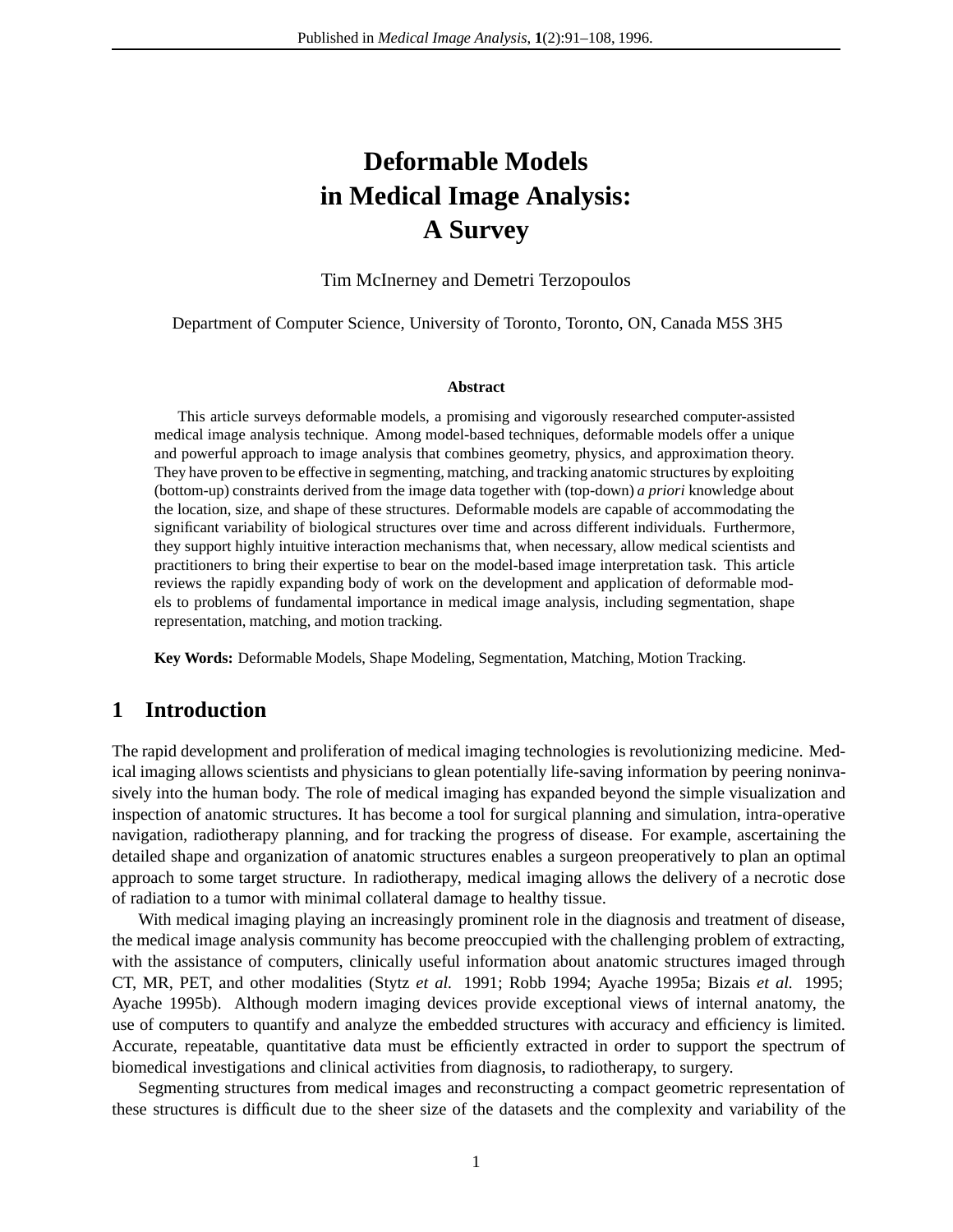anatomic shapes of interest. Furthermore, the shortcomings typical of sampled data, such as sampling artifacts, spatial aliasing, and noise, may cause the boundaries of structures to be indistinct and disconnected. The challenge is to extract boundary elements belonging to the same structure and integrate these elements into a coherent and consistent model of the structure. Traditional low-level image processing techniques which consider only local information can make incorrect assumptions during this integration process and generate infeasible object boundaries. As a result, these model-free techniques usually require considerable amounts of expert intervention. Furthermore, the subsequent analysis and interpretation of the segmented objects is hindered by the pixel- or voxel-level structure representations generated by most image processing operations.

This article surveys deformable models, a promising and vigorously researched model-based approach to computer-assisted medical image analysis. The widely recognized potency of deformable models stems from their ability to segment, match, and track images of anatomic structures by exploiting (bottom-up) constraints derived from the image data together with (top-down) *a priori* knowledge about the location, size, and shape of these structures. Deformable models are capable of accommodating the often significant variability of biological structures over time and across different individuals. Furthermore, deformable models support highly intuitive interaction mechanisms that allow medical scientists and practitioners to bring their expertise to bear on the model-based image interpretation task when necessary. We will review the basic formulation of deformable models and survey their application to fundamental medical image analysis problems, including segmentation, shape representation, matching, and motion tracking.

# **2 Mathematical Foundations of Deformable Models**

The mathematical foundations of deformable models represent the confluence of geometry, physics, and approximation theory. Geometry serves to represent object shape, physics imposes constraints on how the shape may vary over space and time, and optimal approximation theory provides the formal underpinnings of mechanisms for fitting the models to measured data.

Deformable model geometry usually permits broad shape coverage by employing geometric representations that involve many degrees of freedom, such as splines. The model remains manageable, however, because the degrees of freedom are generally not permitted to evolve independently, but are governed by physical principles that bestow intuitively meaningful behavior upon the geometric substrate. The name "deformable models" stems primarily from the use of elasticity theory at the physical level, generally within a Lagrangian dynamics setting. The physical interpretation views deformable models as elastic bodies which respond naturally to applied forces and constraints. Typically, deformation energy functions defined in terms of the geometric degrees of freedom are associated with the deformable model. The energy grows monotonically as the model deforms away from a specified natural or "rest shape" and often includes terms that constrain the smoothness or symmetry of the model. In the Lagrangian setting, the deformation energy gives rise to elastic forces internal to the model. Taking a physics-based view of classical optimal approximation, external potential energy functions are defined in terms of the data of interest to which the model is to be fitted. These potential energies give rise to external forces which deform the model such that it fits the data.

Deformable curve, surface, and solid models gained popularity after they were proposed for use in computer vision (Terzopoulos *et al.* 1988) and computer graphics (Terzopoulos and Fleischer 1988) in the mid 1980's. Terzopoulos introduced the theory of continuous (multidimensional) deformable models in a Lagrangian dynamics setting (Terzopoulos 1986a), based on deformation energies in the form of (controlledcontinuity) generalized splines (Terzopoulos 1986b). Ancestors of the deformable models now in common use include Fischler and Elshlager's spring-loaded templates (1973) and Widrow's rubber mask technique (1973).

The deformable model that has attracted the most attention to date is popularly known as "snakes" (Kass *et al.* 1988). Snakes or "deformable contour models" represent a special case of the general multidi-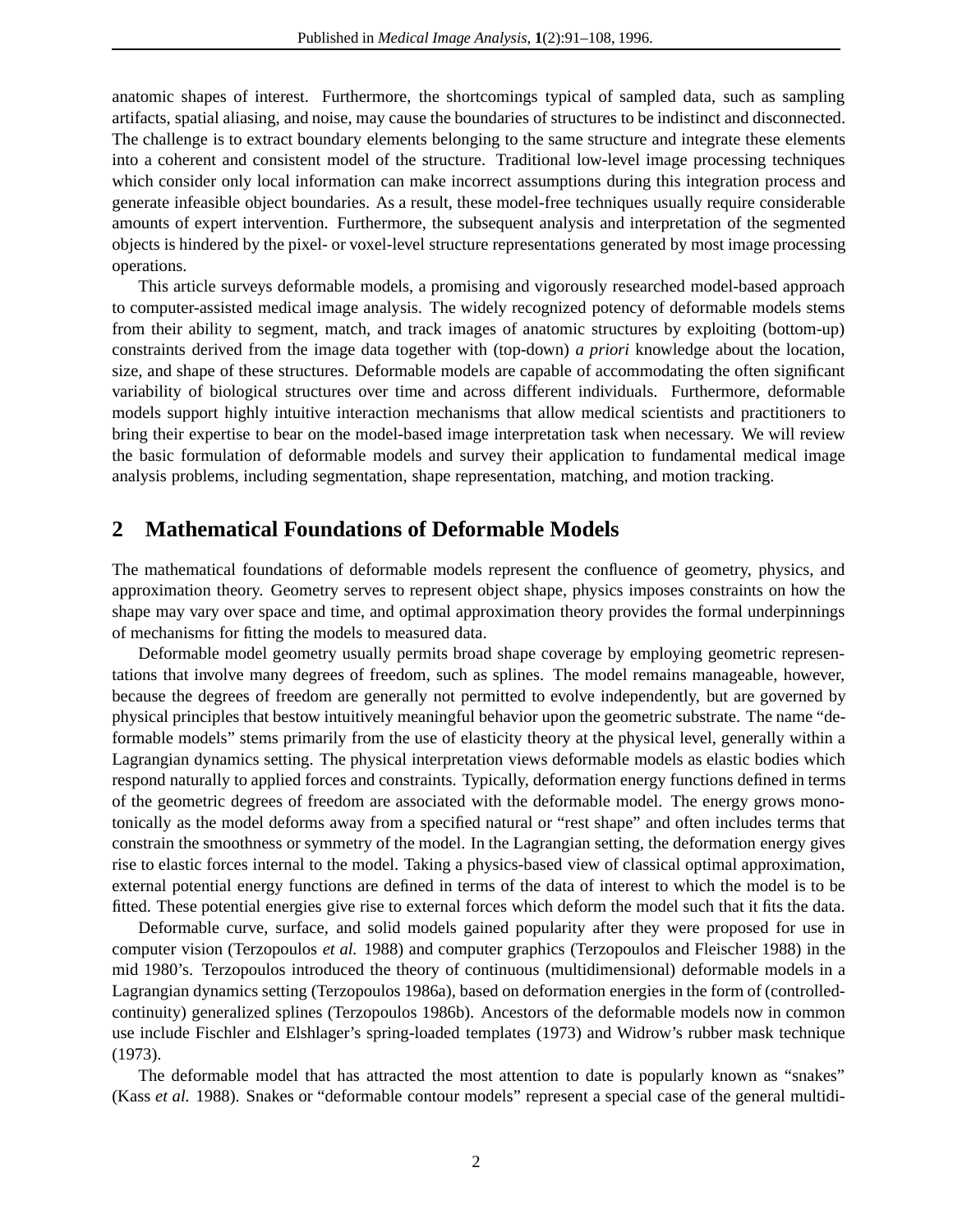

Figure 1: Snake (white) attracted to cell membrane in an EM photomicrograph (Carlbom *et al.* 1994).

mensional deformable model theory (Terzopoulos 1986a). We will review their simple formulation in the remainder of this section in order to illustrate with a concrete example the basic mathematical machinery that is present in many deformable models.

Snakes are planar deformable contours that are useful in several image analysis tasks. They are often used to approximate the locations and shapes of object boundaries in images based on the reasonable assumption that boundaries are piecewise continuous or smooth (Fig. 1). In its basic form, the mathematical formulation of snakes draws from the theory of optimal approximation involving functionals.

### **2.1 Energy-Minimizing Deformable Models**

Geometrically, a snake is a parametric contour embedded in the image plane  $(x, y) \in \mathbb{R}^2$ . The contour is represented as  $\mathbf{v}(s) = (x(s), y(s))^{\dagger}$ , where x and y are the coordinate functions and  $s \in [0, 1]$  is the parametric domain. The shape of the contour subject to an image  $I(x, y)$  is dictated by the functional

$$
\mathcal{E}(\mathbf{v}) = \mathcal{S}(\mathbf{v}) + \mathcal{P}(\mathbf{v}).\tag{1}
$$

The functional can be viewed as a representation of the energy of the contour and the final shape of the contour corresponds to the minimum of this energy. The first term of the functional,

$$
\mathcal{S}(\mathbf{v}) = \int_0^1 w_1(s) \left| \frac{\partial \mathbf{v}}{\partial s} \right|^2 + w_2(s) \left| \frac{\partial^2 \mathbf{v}}{\partial s^2} \right|^2 ds, \tag{2}
$$

is the internal deformation energy. It characterizes the deformation of a stretchy, flexible contour. Two physical parameter functions dictate the simulated physical characteristics of the contour:  $w(s)$  controls the "tension" of the contour while  $w_2(s)$  controls its "rigidity".<sup>1</sup> The second term in (1) couples the snake to the image. Traditionally,

$$
\mathcal{P}(\mathbf{v}) = \int_0^1 P(\mathbf{v}(s))ds,\tag{3}
$$

where  $P(x, y)$  denotes a scalar potential function defined on the image plane. To apply snakes to images, external potentials are designed whose local minima coincide with intensity extrema, edges, and other image features of interest. For example, the contour will be attracted to intensity edges in an image  $I(x, y)$  by

The values of the non-negative functions  $w_1(s)$  and  $w_2(s)$  determine the extent to which the snake can stretch or bend at any point s on the snake. For example, increasing the magnitude of  $w_1(s)$  increases the "tension" and tends to eliminate extraneous loops and ripples by reducing the length of the snake. Increasing  $w_2(s)$  increases the bending "rigidity" of the snake and tends to make the snake smoother and less flexible. Setting the value of one or both of these functions to zero at a point <sup>s</sup> permits discontinuities in the contour at <sup>s</sup>.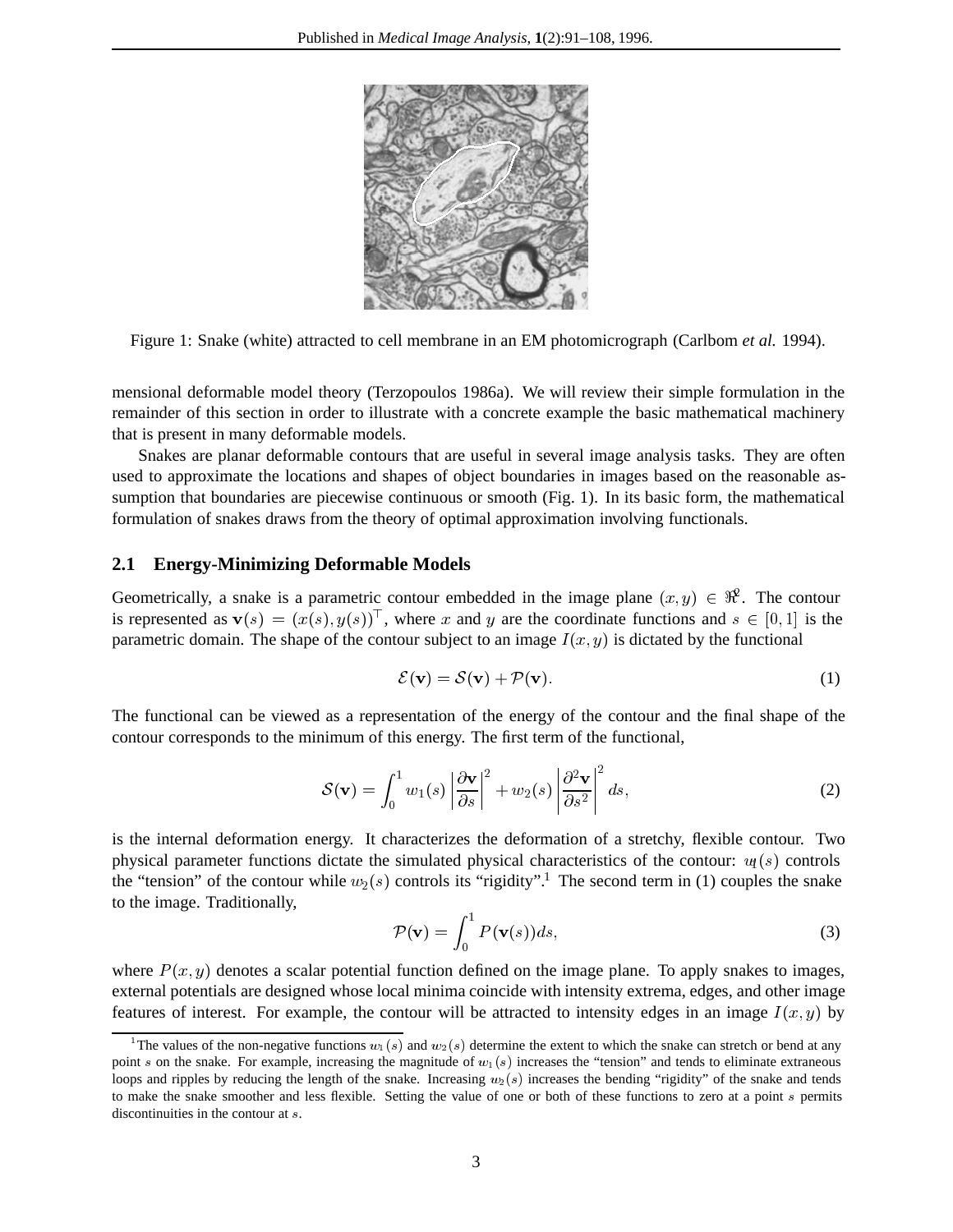choosing a potential  $P(x, y) = -c|\nabla [G_{\sigma} * I(x, y)]|$ , where c controls the magnitude of the potential,  $\nabla$  is the gradient operator, and  $G_{\sigma} * I$  denotes the image convolved with a (Gaussian) smoothing filter whose characteristic width  $\sigma$  controls the spatial extent of the local minima of  $P$ .

In accordance with the calculus of variations, the contour  $\mathbf{v}(s)$  which minimizes the energy  $\mathcal{E}(\mathbf{v})$  must satisfy the Euler-Lagrange equation

$$
-\frac{\partial}{\partial s}\left(w_1\frac{\partial \mathbf{v}}{\partial s}\right) + \frac{\partial^2}{\partial s^2}\left(w_2\frac{\partial^2 \mathbf{v}}{\partial s^2}\right) + \nabla P(\mathbf{v}(s,t)) = \mathbf{0}.\tag{4}
$$

This vector-valued partial differential equation expresses the balance of internal and external forces when the contour rests at equilibrium. The first two terms represent the internal stretching and bending forces, respectively, while the third term represents the external forces that couple the snake to the image data. The usual approach to solving (4) is through the application of numerical algorithms (Sec. 2.3).

### **2.2 Dynamic Deformable Models**

While it is natural to view energy minimization as a static problem, a potent approach to computing the local minima of a functional such as (1) is to construct a dynamical system that is governed by the functional and allow the system to evolve to equilibrium. The system may be constructed by applying the principles of Lagrangian mechanics. This leads to dynamic deformable models that unify the description of shape and motion, making it possible to quantify not just static shape, but also shape evolution through time. Dynamic models are valuable for medical image analysis, since most anatomical structures are deformable and continually undergo nonrigid motion *in vivo*. Moreover, dynamic models exhibit intuitively meaningful physical behaviors, making their evolution amenable to interactive guidance from a user (Fig. 2).

A simple example is a dynamic snake which can be represented by introducing a time-varying contour  $\mathbf{v}(s, t) = (x(s, t), y(s, t))^{\top}$  with a mass density  $\mu(s)$  and a damping density  $\gamma(s)$ . The Lagrange equations of motion for a snake with the internal energy given by  $(2)$  and external energy given by  $(3)$  is

$$
\mu \frac{\partial^2 \mathbf{v}}{\partial t^2} + \gamma \frac{\partial \mathbf{v}}{\partial t} - \frac{\partial}{\partial s} \left( w_1 \frac{\partial \mathbf{v}}{\partial s} \right) + \frac{\partial^2}{\partial s^2} \left( w_2 \frac{\partial^2 \mathbf{v}}{\partial s^2} \right) = -\nabla P(\mathbf{v}(s, t)).
$$
\n(5)

The first two terms on the left hand side of this partial differential equation represent inertial and damping forces. Referring to (4), the remaining terms represent the internal stretching and bending forces, while the right hand side represents the external forces. Equilibrium is achieved when the internal and external forces balance and the contour comes to rest (i.e.,  $\partial \mathbf{v}/\partial t = \partial^2 \mathbf{v}/\partial t^2 = 0$ ), which yields the equilibrium condition (4).

### **2.3 Discretization and Numerical Simulation**

In order to numerically compute a minimum energy solution, it is necessary to discretize the energy  $\mathcal{E}(v)$ . The usual approach is to represent the continuous geometric model  $\bf{v}$  in terms of linear combinations of local-support or global-support basis functions. Finite elements (Zienkiewicz and Taylor 1989), finite differences (Press *et al.* 1992), and geometric splines (Farin 1993) are local representation methods, whereas Fourier bases (Ballard and Brown 1982) are global representation methods. The continuous model  $\mathbf{v}(s)$ is represented in discrete form by a vector <sup>u</sup> of shape parameters associated with the basis functions. The discrete form of energies such as  $\mathcal{E}(v)$  for the snake may be written as

$$
E(\mathbf{u}) = \frac{1}{2}\mathbf{u}^\top \mathbf{K} \mathbf{u} + P(\mathbf{u})
$$
 (6)

where K is called the *stiffness matrix*, and  $P(u)$  is the discrete version of the external potential. The minimum energy solution results from setting the gradient of (6) to <sup>0</sup>, which is equivalent to solving the set of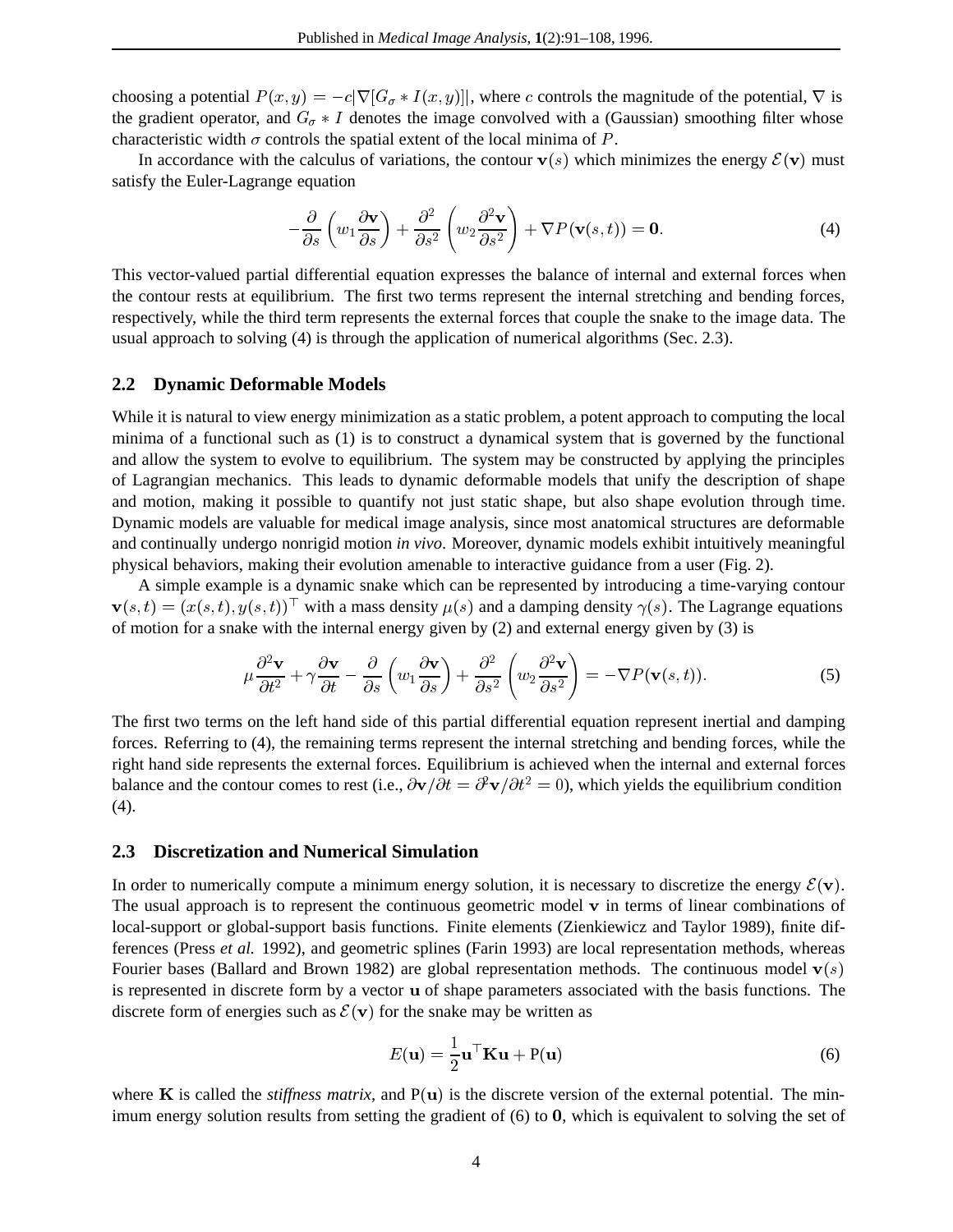

Figure 2: Snake deforming towards high gradients in a processed cardiac image, influenced by "pin" points and an interactive "spring" which pulls the contour towards an edge (McInerney and Terzopoulos 1995a).

algebraic equations

$$
Ku = -\nabla P = f \tag{7}
$$

where **f** is the generalized external force vector.

The discretized version of the Lagrangian dynamics equation (5) may be written as a set of second order ordinary differential equations for  $\mathbf{u}(t)$ :

$$
\mathbf{M}\ddot{\mathbf{u}} + \mathbf{C}\dot{\mathbf{u}} + \mathbf{K}\mathbf{u} = \mathbf{f},\tag{8}
$$

where M is the mass matrix and C is a damping matrix. The time derivatives in  $(5)$  are approximated by finite differences and explicit or implicit numerical time integration methods are applied to simulate the resulting system of ordinary differential equations in the shape parameters <sup>u</sup>.

### **2.4 Probabilistic Deformable Models**

An alternative view of deformable models emerges from casting the model fitting process in a probabilistic framework. This permits the incorporation of prior model and sensor model characteristics in terms of probability distributions. The probabilistic framework also provides a measure of the uncertainty of the estimated shape parameters after the model is fitted to the image data (Szeliski 1990).

Let u represent the deformable model shape parameters with a prior probability  $p(u)$  on the parameters. Let  $p(I|\mathbf{u})$  be the imaging (sensor) model—the probability of producing an image I given a model u. Bayes' theorem

$$
p(\mathbf{u}|I) = \frac{p(I|\mathbf{u})p(\mathbf{u})}{p(I)}
$$
\n(9)

expresses the posterior probability  $p(\mathbf{u}|I)$  of a model given the image, in terms of the imaging model and the prior probabilities of model and image.

It is easy to convert the internal energy measure (2) of the deformable model into a prior distribution over expected shapes, with lower energy shapes being the more likely. This is achieved using a Boltzmann (or Gibbs) distribution of the form

$$
p(\mathbf{u}) = \frac{1}{Z_s} \exp(-S(\mathbf{u})),\tag{10}
$$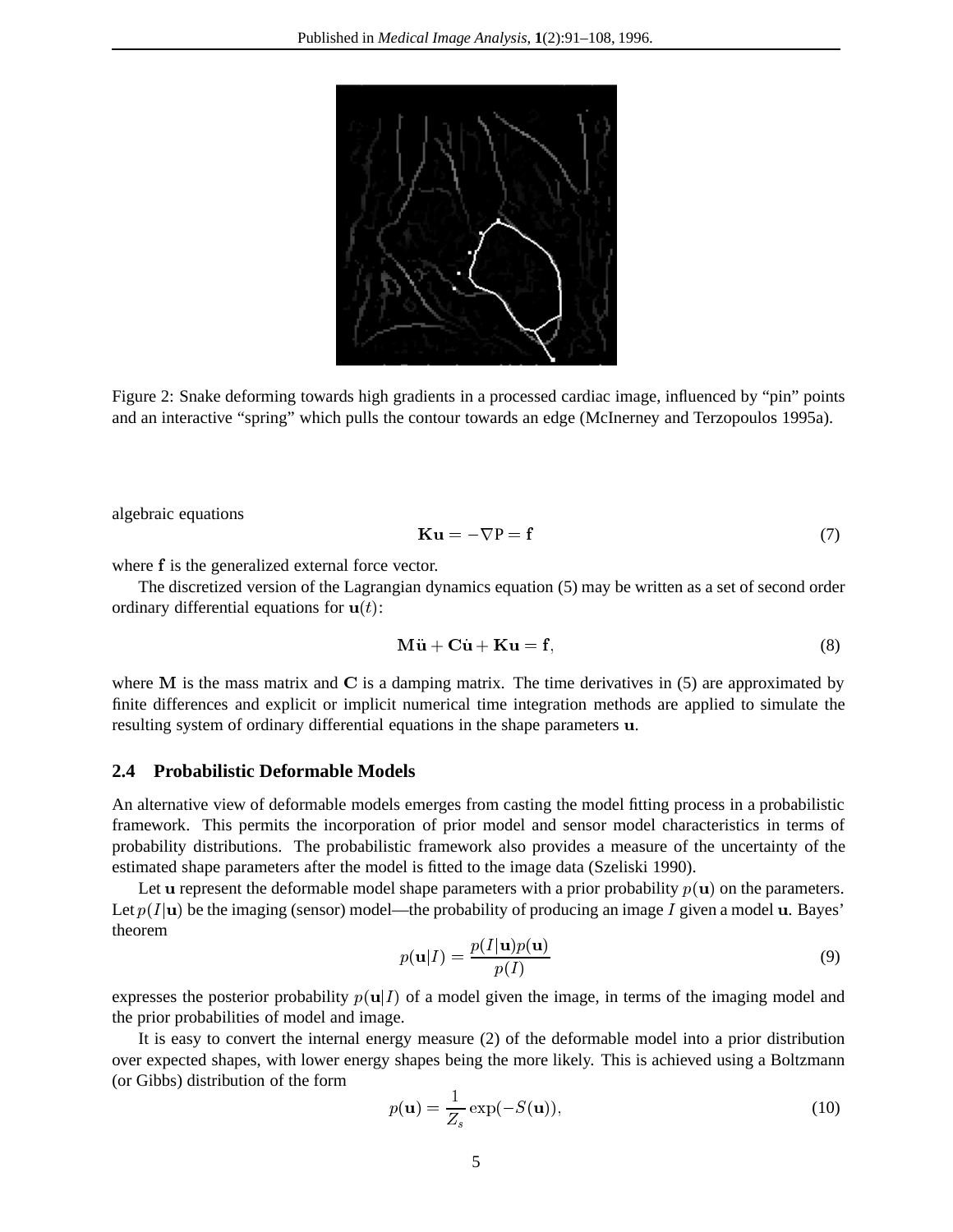where  $S(\mathbf{u})$  is the discretized version of  $S(\mathbf{v})$  in (2) and  $Z_s$  is a normalizing constant (called the partition function). This prior model is then combined with a simple sensor model based on linear measurements with Gaussian noise

$$
p(I|\mathbf{u}) = \frac{1}{Z_I} \exp(-P(\mathbf{u})),\tag{11}
$$

where P(u) is a discrete version of the potential  $\mathcal{P}(v)$  in (3), which is a function of the image  $I(x, y)$ .

Models may be fitted by finding u which locally maximize  $p(\mathbf{u}|I)$  in (9). This is known as the maximum a posteriori solution. With the above construction, it yields the same result as minimizing (1), the energy configuration of the deformable model given the image.

The probabilistic framework can be extended by assuming a time-varying prior model, or system model, in conjunction with the sensor model, resulting in a Kalman filter. The system model describes the expected evolution of the shape parameters <sup>u</sup> over time. If the equations of motion of the physical snakes model (8) are employed as the system model, the result is a sequential estimation algorithm known as "Kalman snakes" (Terzopoulos and Szeliski 1992).

# **3 Medical Image Analysis with Deformable Models**

Although originally developed for application to problems in computer vision and computer graphics, the potential of deformable models for use in medical image analysis has been quickly realized. They have been applied to images generated by imaging modalities as varied as X-ray, computed tomography (CT), angiography, magnetic resonance (MR), and ultrasound. Two dimensional and three dimensional deformable models have been used to segment, visualize, track, and quantify a variety of anatomic structures ranging in scale from the macroscopic to the microscopic. These include the brain, heart, face, cerebral, coronary and retinal arteries, kidney, lungs, stomach, liver, skull, vertebra, objects such as brain tumors, a fetus, and even cellular structures such as neurons and chromosomes. Deformable models have been used to track the nonrigid motion of the heart, the growing tip of a neurite, and the motion of erythrocytes. They have been used to locate structures in the brain, and to register images of the retina, vertebra and neuronal tissue.

In the following sections, we review and discuss the application of deformable models to medical image interpretation tasks including segmentation, matching, and motion analysis.

### **3.1 Image Segmentation with Deformable Curves**

The segmentation of anatomic structures—the partitioning of the original set of image points into subsets corresponding to the structures—is an essential first stage of most medical image analysis tasks, such as registration, labeling, and motion tracking. These tasks require anatomic structures in the original image to be reduced to a compact, analytic representation of their shapes. Performing this segmentation manually is extremely labor intensive and time-consuming. A primary example is the segmentation of the heart, especially the left ventricle (LV), from cardiac imagery. Segmentation of the left ventricle is a prerequisite for computing diagnostic information such as ejection-fraction ratio, ventricular volume ratio, heart output, and for wall motion analysis which provides information on wall thickening, etc. (Singh *et al.* 1993).

Most clinical segmentation is currently performed using manual slice editing. In this scenario, a skilled operator, using a computer mouse or trackball, manually traces the region of interest on each slice of an image volume. Manual slice editing suffers from several drawbacks. These include the difficulty in achieving reproducible results, operator bias, forcing the operator to view each 2D slice separately to deduce and measure the shape and volume of 3D structures, and operator fatigue.

Segmentation using traditional low-level image processing techniques, such as region growing, edge detection, and mathematical morphology operations, also requires considerable amounts of expert interactive guidance. Furthermore, automating these model-free approaches is difficult because of the shape complexity and variability within and across individuals. In general, the underconstrained nature of the segmentation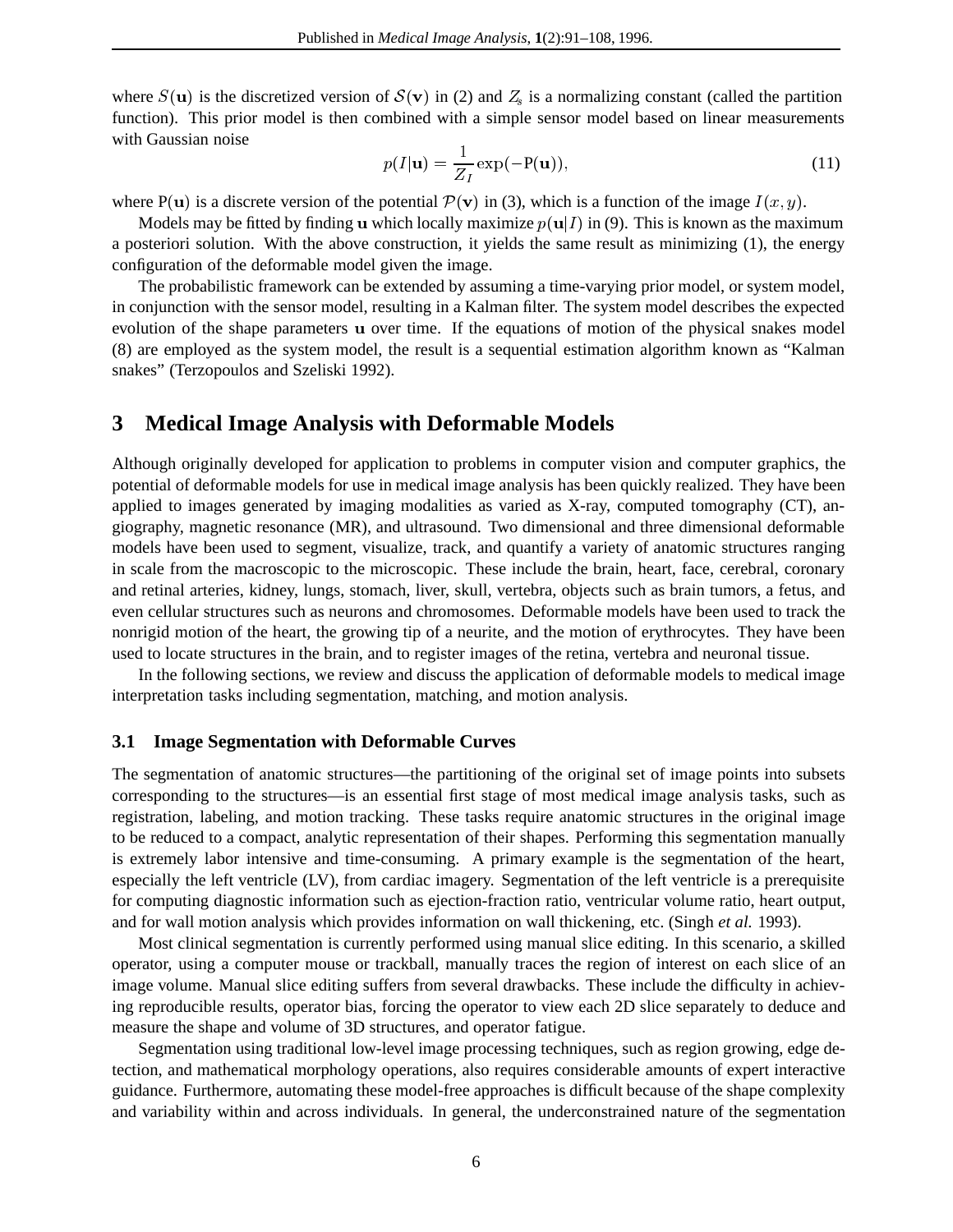

Figure 3: (a) Intensity CT image slice of LV. (b) Edge detected image. (c) Initial snake. (d)-(f) Snake deforming towards LV boundary, driven by "inflation" force. (McInerney and Terzopoulos 1995a).

problem limits the efficacy of approaches that consider local information only. Noise and other image artifacts can cause incorrect regions or boundary discontinuities in objects recovered by these methods.

A deformable model based segmentation scheme, used in concert with image pre-processing, can overcome many of the limitations of manual slice editing and traditional image processing techniques. These connected and continuous geometric models consider an object boundary as a whole and can make use of *a priori* knowledge of object shape to constrain the segmentation problem. The inherent continuity and smoothness of the models can compensate for noise, gaps and other irregularities in object boundaries. Furthermore, the parametric representations of the models provide a compact, analytical description of object shape. These properties lead to a robust and elegant technique for linking sparse or noisy local image features into a coherent and consistent model of the object.

Among the first and primary uses of deformable models in medical image analysis was the application of deformable contour models, such as snakes (Kass *et al.* 1988), to segment structures in 2D images (Berger 1990; Cohen 1991; Ueda and Mase 1992; Rougon and Prˆeteux 1993; Cohen and Cohen 1993; Leitner and Cinquin 1993; Carlbom *et al.* 1994; Gupta *et al.* 1994; Lobregt and Viergever 1995; Davatzikos and Prince 1995). Typically users initialized a deformable model near the object of interest (Fig. 3) and allowed it to deform into place. Users could then use the interactive capabilities of these models and manually fine-tune them. Furthermore, once the user is satisfied with the result on an initial image slice, the fitted contour model may then be used as the initial boundary approximation for neighboring slices. These models are then deformed into place and again propagated until all slices have been processed. The resulting sequence of 2D contours can then be connected to form a continuous 3D surface model (Lin and Chen 1989; Chang *et al.* 1991; Cohen 1991; Cohen and Cohen 1993).

The application of snakes and other similar deformable contour models to extract regions of interest is, however, not without limitations. For example, snakes were designed as interactive models. In noninteractive applications, they must be initialized close to the structure of interest to guarantee good performance. The internal energy constraints of snakes can limit their geometric flexibility and prevent a snake from representing long tube-like shapes or shapes with significant protrusions or bifurcations. Furthermore, the topology of the structure of interest must be known in advance since classical deformable contour models are parametric and are incapable of topological transformations without additional machinery.

Various methods have been proposed to improve and further automate the deformable contour segmentation process. Cohen and Cohen (1993) used an internal "inflation" force to expand a snakes model past spurious edges towards the real edges of the structure, making the snake less sensitive to initial conditions (inflation forces were also employed in (Terzopoulos *et al.* 1988)). Amini *et al.* (1990) use dynamic programming to carry out a more extensive search for global minima. Poon *et al.* (1994) and Grzeszczuk and Levin (1994) minimize the energy of active contour models using simulated annealing which is known to give global solutions and allows the incorporation of non-differentiable constraints.

Poon *et al.* (1994) also use a discriminant function to incorporate region based image features into the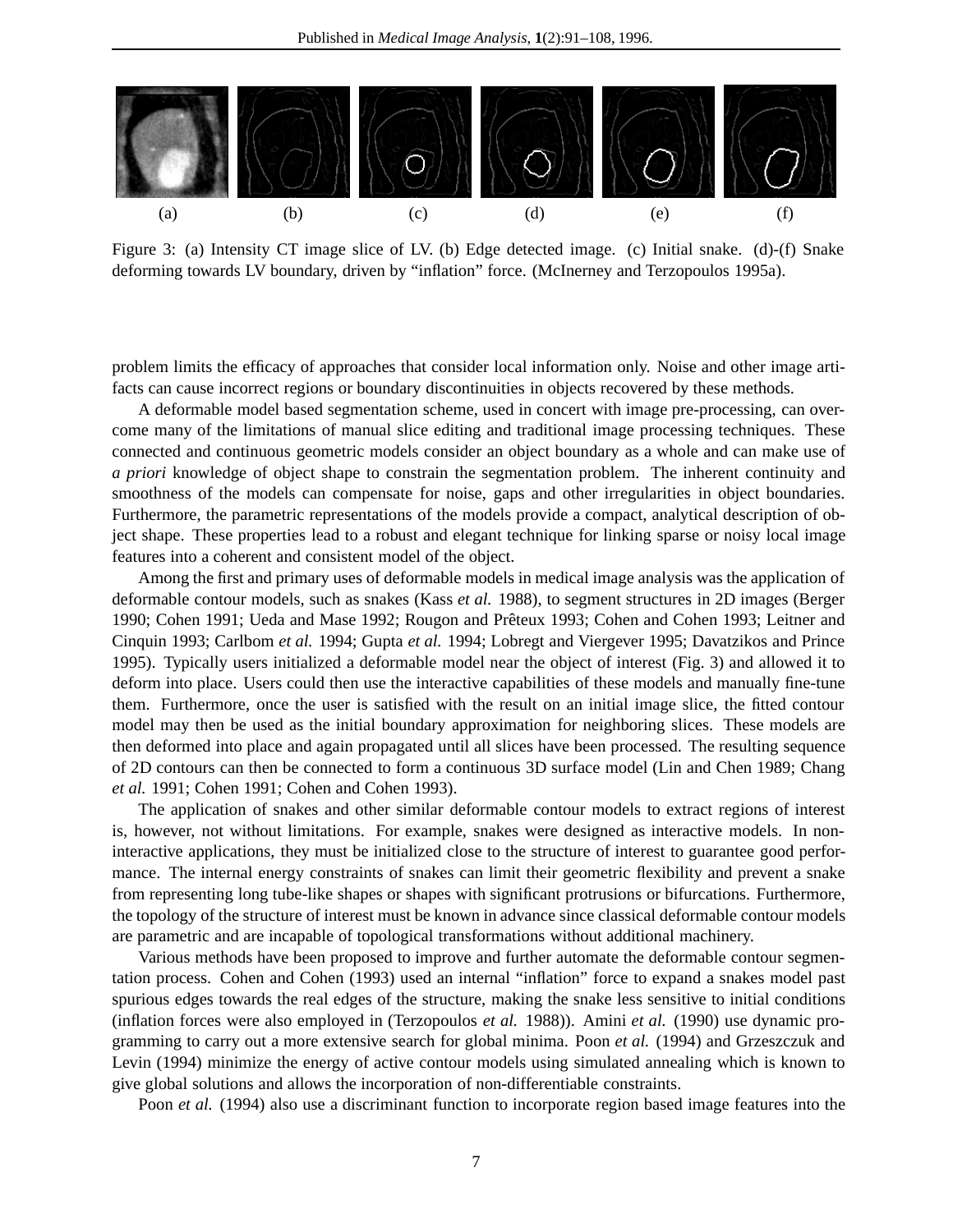

Figure 4: Image sequence of clipped angiogram of retina showing an automatically subdividing snake flowing and branching along a vessel (McInerney and Terzopoulos 1995b).



Figure 5: Segmentation of a cross sectional image of a human vertebra phantom with a topologically adaptable snake (McInerney and Terzopoulos 1995b). The snake begins as a single closed curve and becomes three closed curves.

image forces of their active contour model. The discriminant function allows the inclusion of additional image features in the segmentation and serves as a constraint for global segmentation consistency (i.e. every image pixel contributes to the discriminant function). The result is a more robust energy functional and a much better tolerance to deviation of the initial guess from the true boundaries. Others researchers (Rougon and Prêteux 1991; Chakraborty *et al.* 1994; Chakraborty and Duncan 1995; Herlin *et al.* 1992; Gauch *et al.* 1994; Mangin *et al.* 1995) have also integrated region-based information into deformable contour models in an attempt to decrease sensitivity to insignificant edges and initial model placement.

Recently, several researchers (Leitner and Cinquin 1991; Caselles *et al.* 1993; Malladi *et al.* 1995; Whitaker 1994; Caselles *et al.* 1995; McInerney and Terzopoulos 1995b; Sapiro *et al.* 1995) have been developing topology independent shape modeling schemes that allow a deformable contour or surface model to not only represent long tube-like shapes or shapes with bifurcations (Fig. 4), but also to dynamically sense and change its topology (Fig. 5).

### **3.2 Volume Image Segmentation with Deformable Surfaces**

Segmenting 3D image volumes slice by slice, either manually or by applying 2D contour models, is a laborious process and requires a post-processing step to connect the sequence of 2D contours into a continuous surface. Furthermore, the resulting surface reconstruction can contain inconsistencies or show rings or bands. The use of a true 3D deformable surface model on the other hand, can result in a faster, more robust segmentation technique which ensures a globally smooth and coherent surface between image slices. Deformable surface models in 3D were first used in computer vision (Terzopoulos *et al.* 1988). Many researchers have since explored the use of deformable surface models for segmenting structures in medical image volumes. Miller (1991) constructs a polygonal approximation to a sphere and geometrically deforms this "balloon" model until the balloon surface conforms to the object surface in 3D CT data. The segmenta-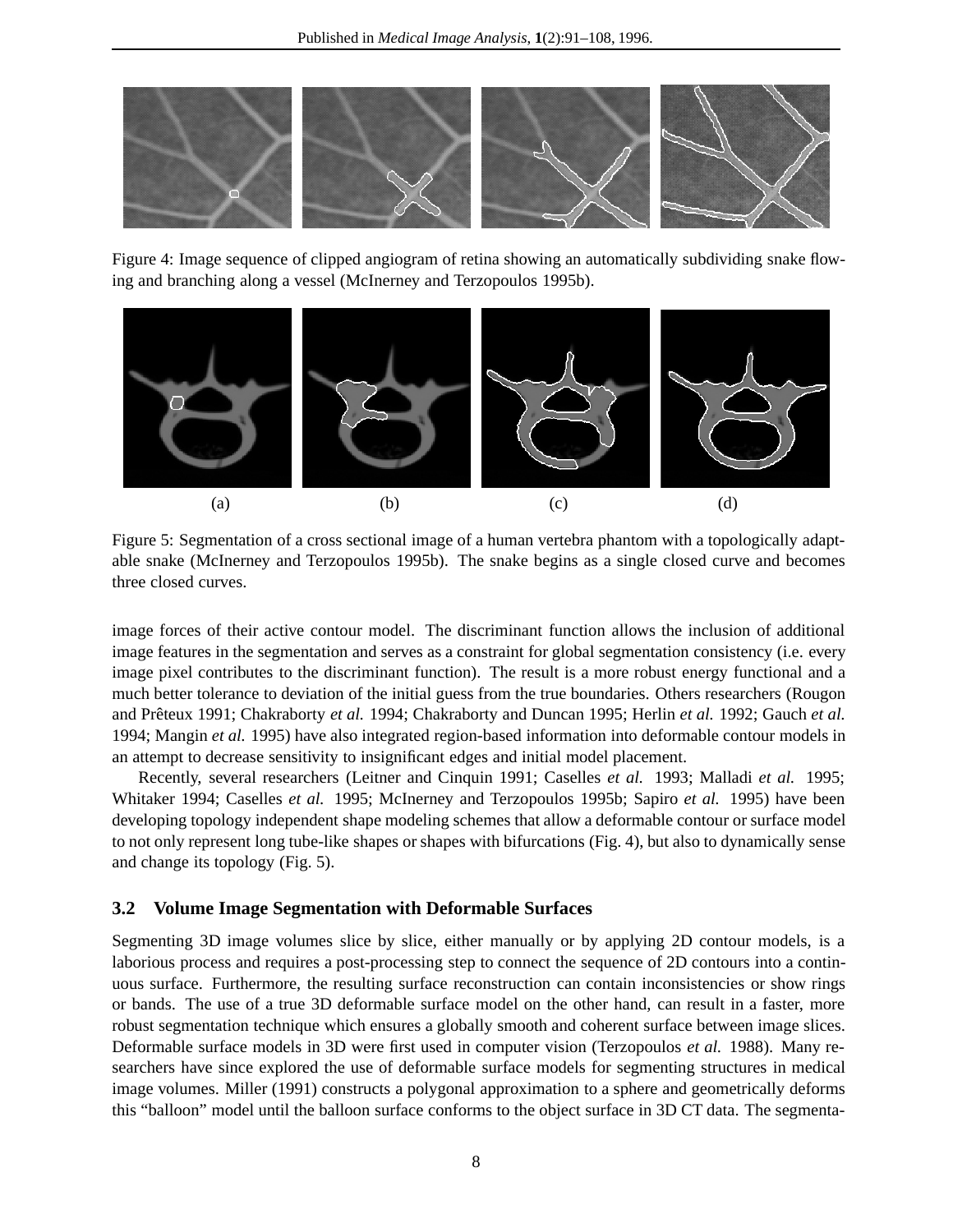

Figure 6: (a) Deformable "balloon" model embedded in volume image deforming towards LV edges (b) Reconstruction of LV (McInerney and Terzopoulos 1995a).

tion process is formulated as the minimization of a cost function where the desired behavior of the balloon model is determined by a local cost function associated with each model vertex. The cost function is a weighted sum of three terms: a deformation potential that "expands" the model vertices towards the object boundary, an image term that identifies features such as edges and opposes the balloon expansion, and a term that maintains the topology of the model by constraining each vertex to remain close to the centroid of its neighbors.

Cohen and Cohen (1992b; 1993) and McInerney and Terzopoulos (1995a) use finite element and physicsbased techniques to implement an elastically deformable cylinder and sphere, respectively. The models are used to segment the inner wall of the left ventricle of the heart from MR or CT image volumes (Fig. 6). These deformable surfaces are based on a thin-plate under tension surface spline, the higher dimensional generalization of equation (2), which controls and constrains the stretching and bending of the surface. The models are fitted to data dynamically by integrating Lagrangian equations of motion through time in order to adjust the deformational degrees of freedom. Furthermore, the finite element method is used to represent the models as a continuous surface in the form of weighted sums of local polynomial basis functions. Unlike Miller's (1991) polygonal model, the finite element method provides an analytic surface representation and the use of high-order polynomials means that fewer elements are required to accurately represent an object. Pentland and Sclaroff (1991) and Nastar and Ayache (1993a) also develop physics-based models but use a reduced modal basis for the finite elements (see Section 3.5).

Staib and Duncan (1992b) describe a 3D surface model used for geometric surface matching to 3D medical image data. The model uses a Fourier parameterization which decomposes the surface into a weighted sum of sinusoidal basis functions. Several different surface types are developed such as tori, open surfaces, closed surfaces and tubes. Surface finding is formulated as an optimization problem using gradient ascent which attracts the surface to strong image gradients in the vicinity of the model. An advantage of the Fourier parameterization is that it allows a wide variety of smooth surfaces to be described with a small number of parameters. That is, a Fourier representation expresses a function in terms of an orthonormal basis and higher indexed basis functions in the sum represent higher spatial variation. Therefore, the series can be truncated and still represent relatively smooth objects accurately.

In a different approach, Szeliski *et al.* (1993) use a dynamic, self-organizing oriented particle system to model surfaces of objects. The oriented particles, which can be visualized as small, flat disks, evolve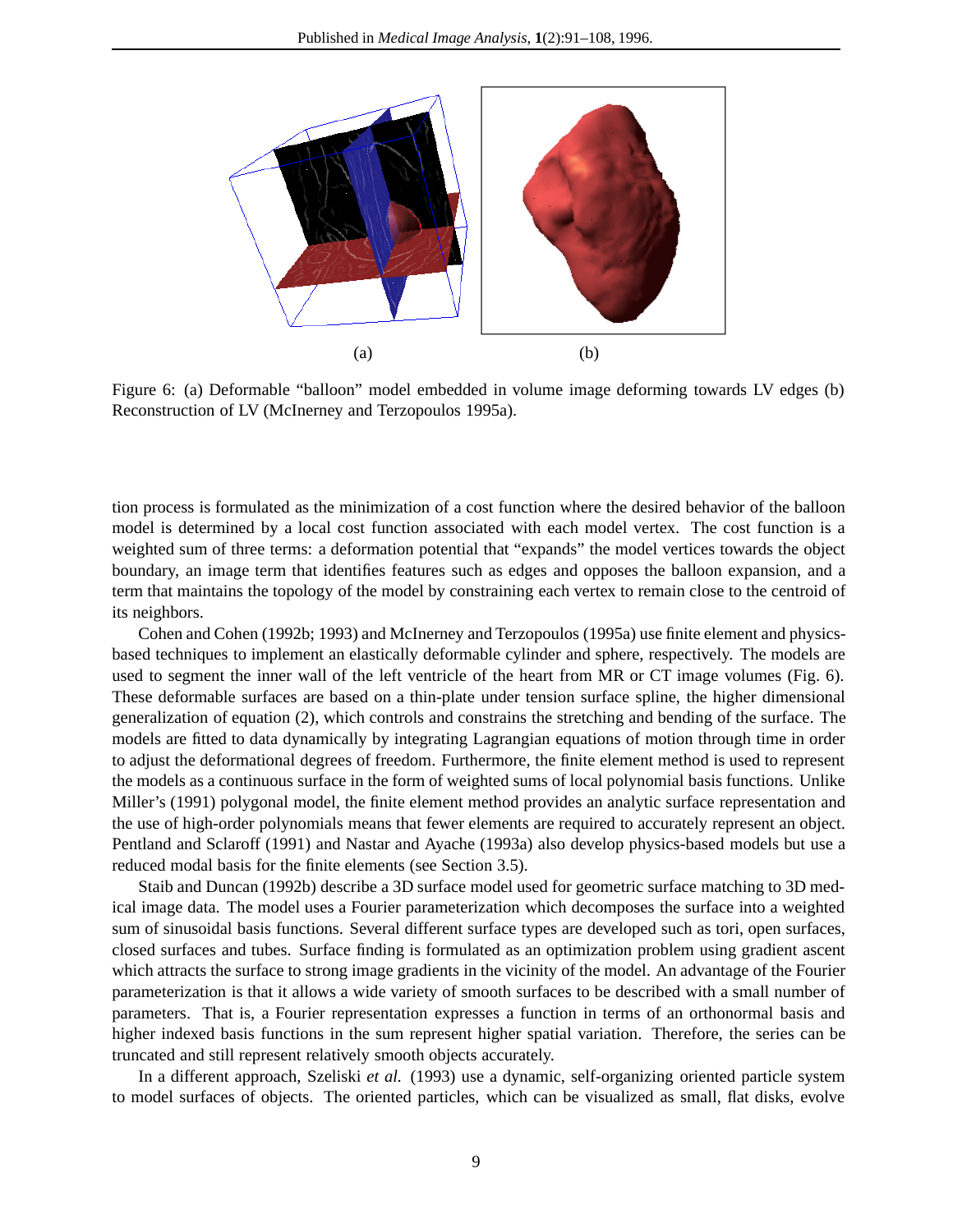according to Newtonian mechanics and interact through external and interparticle forces. The external forces attract the particles to the data while interparticle forces attempt to group the particles into a coherent surface. The particles can reconstruct objects with complex shapes and topologies by "flowing" over the data, extracting and conforming to meaningful surfaces. A triangulation is then performed which connects the particles into a continuous global model that is consistent with the inferred object surface.

Other notable work involving 3D deformable surface models and medical image applications can be found in (Delingette *et al.* 1992; Whitaker 1994; Tek and Kimia 1995; Davatzikos and Bryan 1995) as well as several models described in the following sections.

### **3.3 Incorporating A Priori Knowledge**

In medical images, the general shape, location and orientation of objects is known and this knowledge may be incorporated into the deformable model in the form of initial conditions, data constraints, constraints on the model shape parameters, or into the model fitting procedure. The use of implicit or explicit anatomical knowledge to guide shape recovery is especially important for robust automatic interpretation of medical images. For automatic interpretation, it is essential to have a model that not only describes the size, shape, location and orientation of the target object but that also permits expected variations in these characteristics. Automatic interpretation of medical images can relieve clinicians from the labor intensive aspects of their work while increasing the accuracy, consistency, and reproducibility of the interpretations.

A number of researchers have incorporated knowledge of object shape into deformable models by using deformable shape templates. These models usually use "hand-crafted" global shape parameters to embody *a priori* knowledge of expected shape and shape variation of the structures and have been used successfully for many applications of automatic image interpretation. The idea of deformable templates can be traced back to the early work on spring loaded templates by Fischler and Elshlager (1973). An excellent example in computer vision is the work of Yuille *et al.* (1992) who construct deformable templates for detecting and describing features of faces, such as the eye. In medical image analysis, Lipson *et al.* (1990) note that axial cross sectional images of the spine yield approximately elliptical vertebral contours and consequently extract the contours using a deformable ellipsoidal template.

Deformable models based on superquadrics are another example of deformable shape templates that are gaining in popularity in medical image research. Superquadrics contain a small number of intuitive global shape parameters that can be tailored to the average shape of a target anatomic structure. Furthermore, the global parameters can often be coupled with local shape parameters such as splines resulting in a powerful shape representation scheme. For example, Metaxas and Terzopoulos (1993) employ a dynamic deformable superquadric model (Terzopoulos and Metaxas 1991) to reconstruct and track human limbs from 3D biokinetic data. Their models can deform both locally and globally by incorporating the global shape parameters of a superellipsoid with the local degrees of freedom of a membrane spline in a Lagrangian dynamics formulation. The global parameters efficiently capture the gross shape features of the data, while the local deformation parameters reconstruct the fine details of complex shapes. Using Kalman filtering theory, they develop and demonstrate a biokinetic motion tracker based on their deformable superquadric model.

Vemuri and Radisavljevic (1993; 1994) construct a deformable superquadric model in an orthonormal wavelet basis. This multi-resolution basis provides the model with the ability to continuously transform from local to global shape deformations thereby allowing a continuum of shape models to be created and to be represented with relatively few parameters. They apply the model to segment and reconstruct anatomical structures in the human brain from MRI data.

As a final example, Bardinet *et al.* (1995; 1996b; 1996a) fit a deformable superquadric to segmented 3D cardiac images and then refine the superquadric fit using a volumetric deformation technique known as free form deformations (FFDs). FFDs are defined by tensor product trivariate splines and can be visualized as a rubber-like box in which the object to be deformed (in this case the superquadric) is embedded. Deformations of the box are automatically transmitted to embedded objects. This volumetric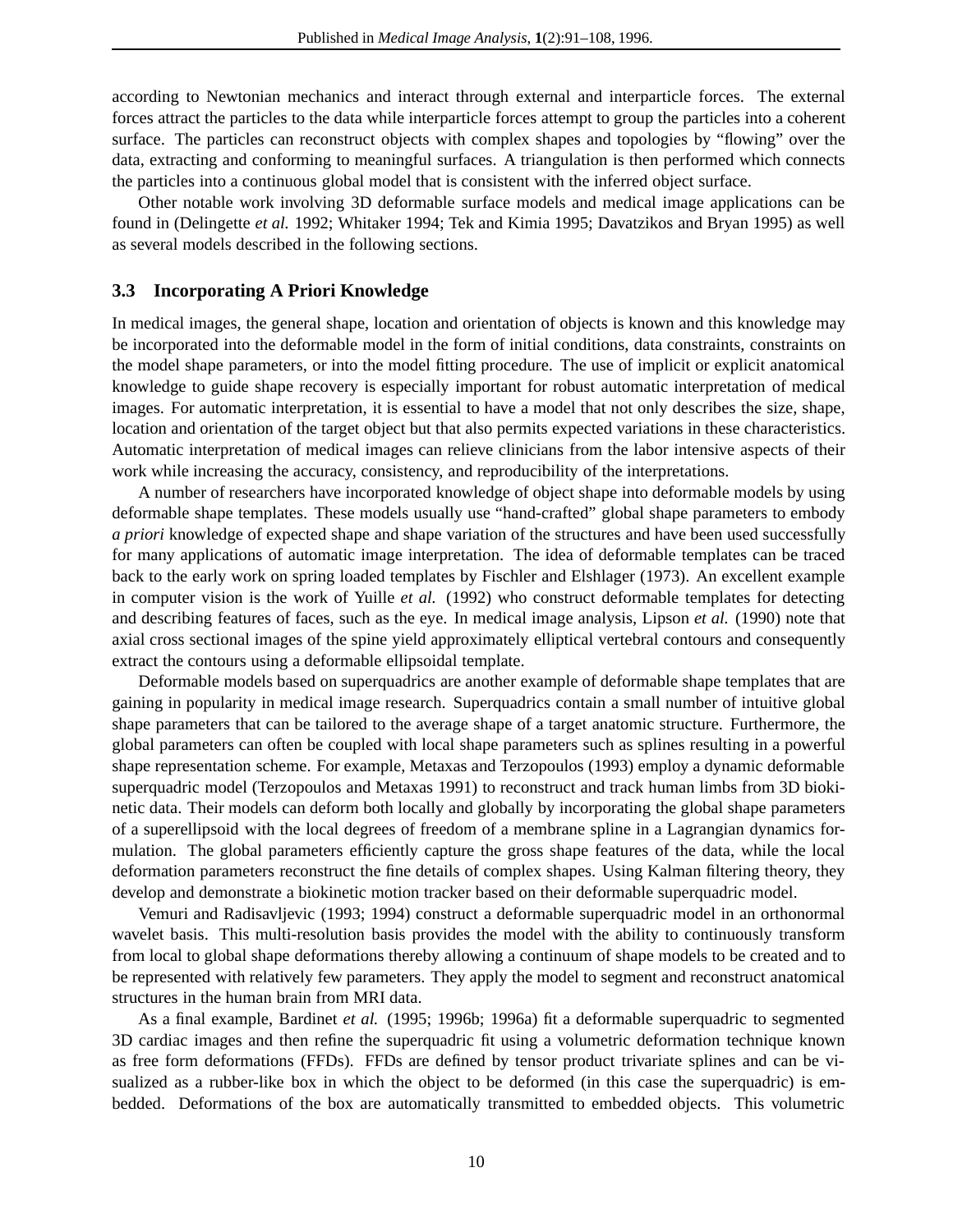aspect of FFDs allows two superquadric surface models to be simultaneously deformed in order to reconstruct the inner and outer surfaces of the left ventricle of the heart and the volume in between these surfaces. Further examples of deformable superquadrics can be found in (Pentland and Horowitz 1991; Chen *et al.* 1994) (see Section 3.5).

Several researchers cast the deformable model fitting process in a probabilistic framework (see Section 2.4) and include prior knowledge of object shape by incorporating prior probability distributions on the shape variables to be estimated (Vemuri and Radisavljevic 1994; Staib and Duncan 1992a; Worring *et al.* 1993). For example, Staib and Duncan (1992a) use a deformable contour model on 2D echocardiograms and MR images to extract the LV of the heart and the corpus callosum of the brain, respectively. This closed contour model is parameterized using an elliptic Fourier decomposition and *a priori* shape information is included as a spatial probability expressed through the likelihood of each model parameter. The model parameter probability distributions are derived from a set of example object boundaries and serve to bias the contour model towards expected or more likely shapes.

Szekely *et al.* (1996) have also developed Fourier parameterized models. Furthermore, they have added elasticity to their models to create "Fourier snakes" in 2D and elastically deformable Fourier surface models in 3D. By using the Fourier parameterization followed by a statistical analysis of a training set, they define mean organ models and their eigen-deformations. An elastic fit of the mean model in the subspace of eigenmodes restricts possible deformations and finds an optimal match between the model surface and boundary candidates.

Cootes *et al.* (1994) and Hill *et al.* (1993) present a statistically based technique for building deformable shape templates and use these models to segment various organs from 2D and 3D medical images. The statistical parameterization provides global shape constraints and allows the model to deform only in ways implied by the training set. The shape models represent objects by sets of landmark points which are placed in the same way on an object boundary in each input image. For example, to extract the LV from echocardiograms, they choose points around the ventricle boundary, the nearby edge of the right ventricle, and the top of the left atrium. The points can be connected to form a deformable contour. By examining the statistics of training sets of hand-labeled medical images, and using principal component analysis, a shape model is derived that describes the average positions and the major modes of variation of the object points. New shapes are generated using the mean shape and a weighted sum of the major modes of variation. Object boundaries are then segmented using this "point distribution model" by examining a region around each model point to calculate the displacement required to move it towards the boundary. These displacements are then used to update the shape parameter weights.

### **3.4 Matching**

Matching of regions in images can be performed between the representation of a region and a model (labeling) or between the representation of two distinct regions (registration). Registration of 2D and 3D medical images is necessary in order to study the evolution of a pathology in an individual, or to take full advantage of the complementary information coming from multimodality imagery. Recent examples of the use of deformable models to perform medical image registration are found in (Moshfeghi 1991; Moshfeghi *et al.* 1994; Gueziec and Ayache 1994; Feldmar and Ayache 1994; Bookstein 1989; Hamadeh *et al.* 1995; Lavallée and Szeliski 1995; Thirion 1994). These techniques primarily consist of constructing highly structured descriptions for matching. This operation is usually carried out by extracting regions of interest with an edge detection algorithm, followed by the extraction of landmark points or characteristic contours (or curves on extracted boundary surfaces in the case of 3D data). In 3D, these curves usually describe differential structures such as ridges, or topological singularities. An elastic matching algorithm can then be applied between corresponding pairs of curves or contours where the "start" contour is iteratively deformed to the "goal" contour using forces derived from local pattern matches with the goal contour (Moshfeghi 1991).

An example of matching where the use of explicit *a priori* knowledge has been embedded into de-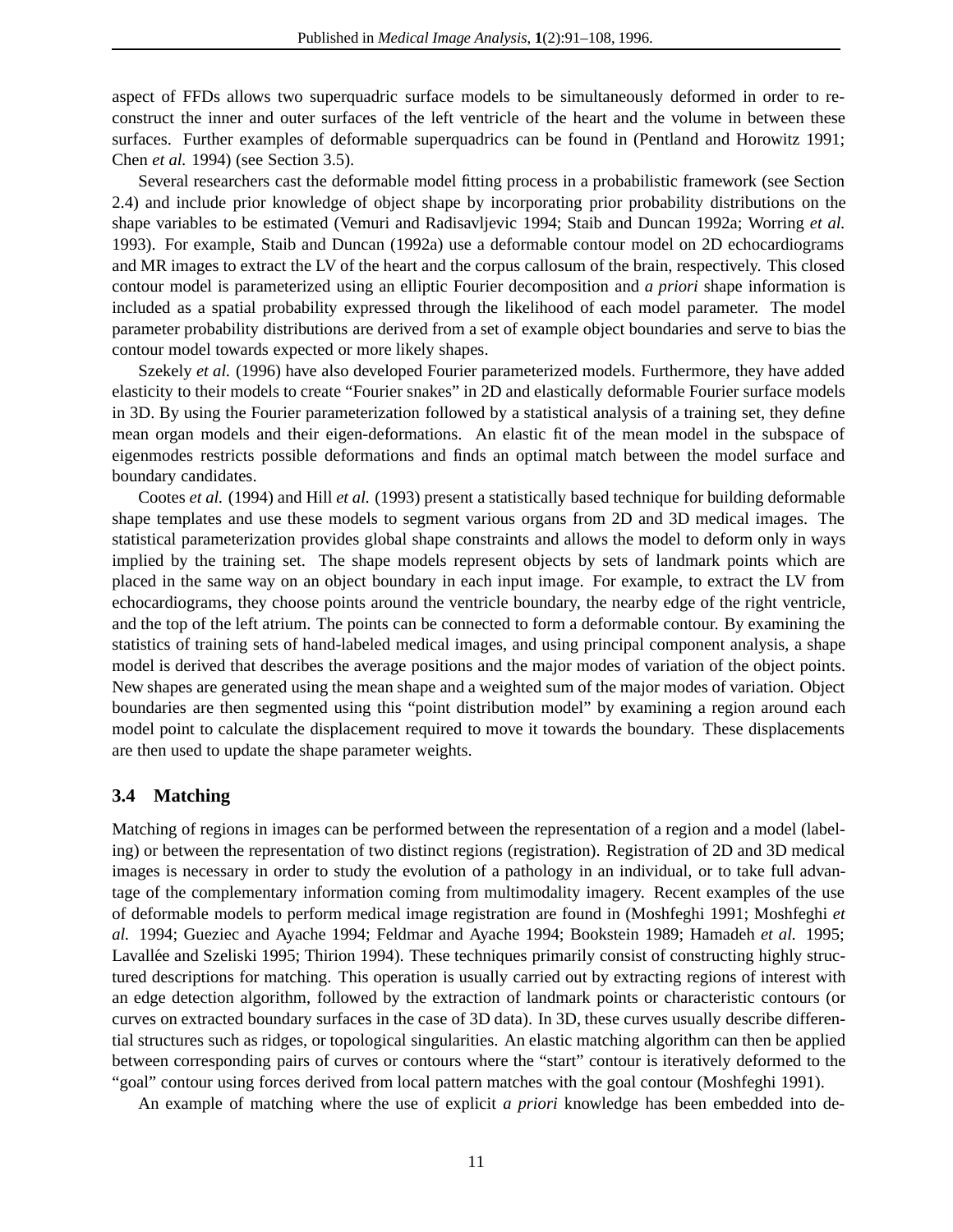

Figure 7: The result of matching a labeled deformable atlas to a morphologically preprocessed MR image of the brain (Sandor and Leahy 1995).

formable models is the extraction and labeling of anatomic structures in the brain, primarily from MR images. The anatomical knowledge is made explicit in the form of a 3D brain atlas. The atlas is modeled as a physical object and is given elastic properties. After an initial global alignment, the atlas deforms and matches itself onto corresponding regions in the brain image volume in response to forces derived from image features. The assumption underlying this approach is that at some representational level, normal brains have the same topological structure and differ only in shape details. The idea of modeling the atlas as an elastic object was originated by Broit (1981), who formulated the matching process as a minimization of a cost function. Subsequently, Bajcsy and Kovacic (1989) implemented a multiresolution version of Broit's system where the deformation of the atlas proceeds step-by-step in a coarse to fine strategy, increasing the local similarity and global coherence. The elastically deformable atlas technique has since become a very active area of research and is being explored by several researchers (Evans *et al.* 1991; Gee *et al.* 1993; Sandor and Leahy 1995; Christensen *et al.* 1995; Bookstein 1991; Bozma and Duncan 1992; Declerck *et al.* 1995; McDonald *et al.* 1994; Delibasis and Undrill 1994; Subsol *et al.* 1995; Davatzikos *et al.* 1996; Snell *et al.* 1995).

There are several problems with the deformable atlas approach. The technique is sensitive to initial positioning of the atlas—if the initial rigid alignment is off by too much, then the elastic match may perform poorly. The presence of neighboring features may also cause matching problems—the atlas may warp to an incorrect boundary. Finally, without user interaction, the atlas can have difficulty converging to complicated object boundaries. One solution to these problems is to use image preprocessing in conjunction with the deformable atlas. Sandor and Leahy (1995) use this approach to automatically label regions of the cortical surface that appear in 3D MR images of human brains (Fig. 7). They automatically match a labeled deformable atlas model to preprocessed brain images, where preprocessing consists of 3D edge detection and morphological operations. These filtering operations automatically extract the brain and sulci (deep grooves in the cortical surface) from an MR image and provide a smoothed representation of the brain surface to which their 3D B-spline deformable surface model can rapidly converge.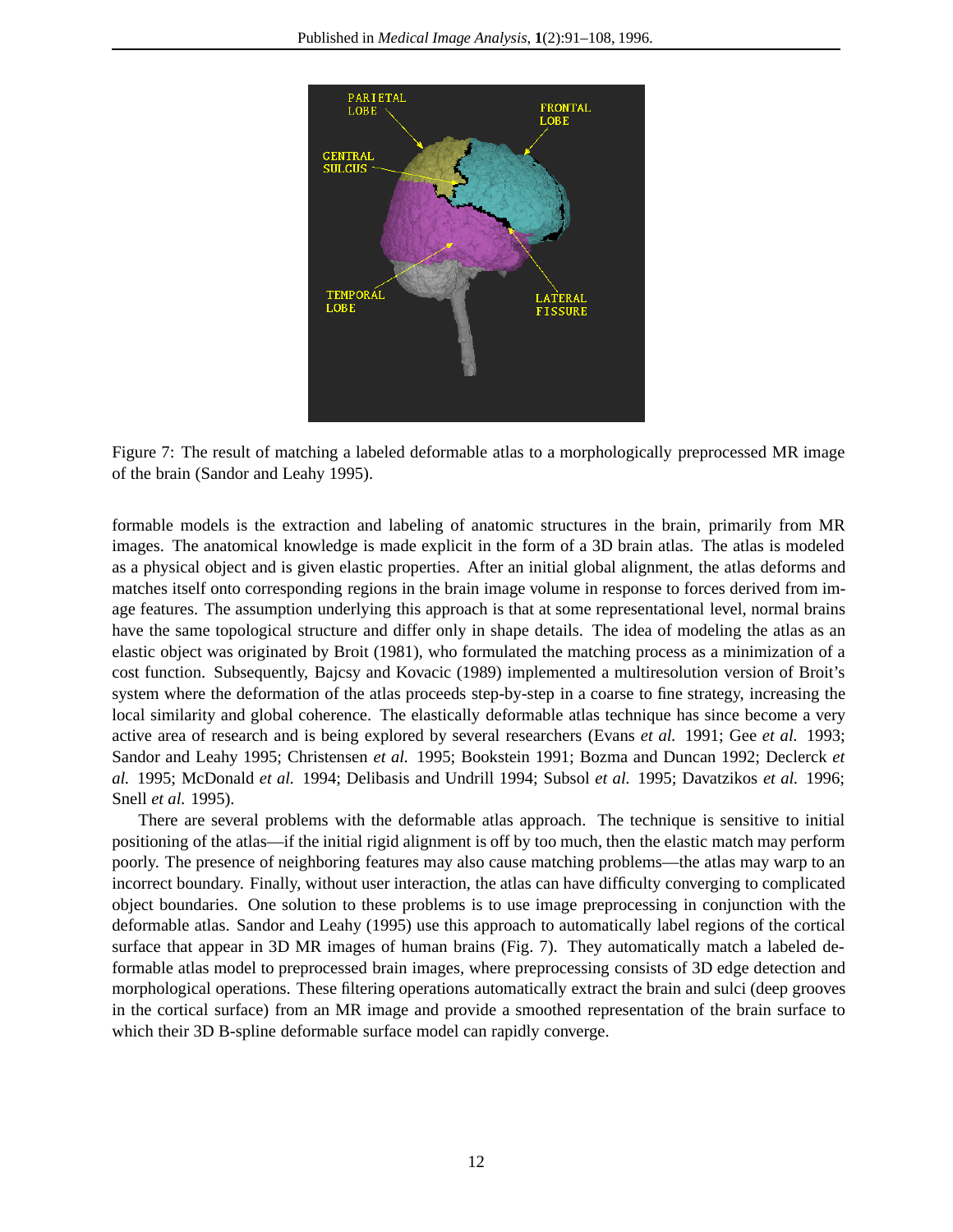#### **3.5 Motion Tracking and Analysis**

The idea of tracking objects in time-varying images using deformable models was originally proposed in the context of computer vision (Kass *et al.* 1988; Terzopoulos *et al.* 1988). Deformable models have been used to track nonrigid microscopic and macroscopic structures in motion, such as blood cells (Leymarie and Levine 1993) and neurite growth cones (Gwydir *et al.* 1994) in cine-microscopy, as well as coronary arteries in cine-angiography (Lengyel *et al.* 1995). However, the primary use of deformable models for tracking in medical image analysis is to measure the dynamic behavior of the human heart, especially the left ventricle. Regional characterization of the heart wall motion is necessary to isolate the severity and extent of diseases such as ischemia. Magnetic resonance and other imaging technologies can now provide time varying three dimensional images of the heart with excellent spatial resolution and reasonable temporal resolutions. Deformable models are well suited for this image analysis task.

In the simplest approach, a 2D deformable contour model is used to segment the LV boundary in each slice of an initial image volume. These contours are then used as the initial approximation of the LV boundaries in corresponding slices of the image volume at the next time instant and are then deformed to extract the new set of LV boundaries (Singh *et al.* 1993; Ueda and Mase 1992; Ayache *et al.* 1992; Herlin and Ayache 1992; Geiger *et al.* 1995). This temporal propagation of the deformable contours dramatically decreases the time taken to segment the LV from a sequence of image volumes over a cardiac cycle. Singh *et al.* (1993) report a time of 15 minutes to perform the segmentation, considerably less than the 1.5-2 hours that a human expert takes for manual segmentation. McInerney and Terzopoulos (1995a) have applied the temporal propagation approach in 3D using a 3D dynamic deformable "balloon" model to track the LV (Fig. 8,9).

In a more involved approach, Amini and Duncan (1992) use bending energy and surface curvature to track and analyze LV motion. For each time instant, two sparse subsets of surface points are created by choosing geometrically significant landmark points, one for the endocardial surface, and the other for the epicardial surface of the LV. Surface patches surrounding these points are then modeled as thin, flexible plates. Making the assumption that each surface patch deforms only slightly and locally within a small time interval, for each sampled point on the first surface they construct a search area on the LV surface in the image volume at the next time instant. The best matched (i.e. minimum bending energy) point within the search window on the second surface is taken to correspond to the point on the first surface. This matching process yields a set of initial motion vectors for pairs of LV surfaces derived from a 3D image sequence. A smoothing procedure is then performed using the initial motion vectors to generate a dense motion vector field over the LV surfaces.

Cohen *et al.* (1992a) also employ a bending energy technique in 2D and attempt to improve on this method by adding a term to the bending energy function that tends to preserve the matching of high curvature points. Goldgof *et al.* (Goldgof *et al.* 1988; Kambhamettu and Goldgof 1994; Huang and Goldgof 1993; Mishra *et al.* 1991) have also been pursuing surface shape matching ideas primarily based on changes in Gaussian curvature and assume a conformal motion model (i.e. motion which preserves angles between curves on a surface but not distances).

An alternative approach is that of Chen *et al.* (1994), who use a hierarchical motion model of the LV constructed by combining a globally deformable superquadric with a locally deformable surface using spherical harmonic shape modeling primitives. Using this model, they estimate the LV motion from angiographic data and produce a hierarchical decomposition that characterizes the LV motion in a coarse-to-fine fashion.

Pentland and Horowitz (1991) and Nastar and Ayache (1993a; 1993b) are also able to produce a coarseto-fine characterization of the LV motion. They use dynamic deformable models to track and recover the LV motion and make use of modal analysis, a well-known mechanical engineering technique, to parameterize their models. This parameterization is obtained from the eigenvectors of a finite element formulation of the models. These eigenvectors are often referred to as the "free vibration" modes and variable detail of LV motion representation results from varying the number of modes used.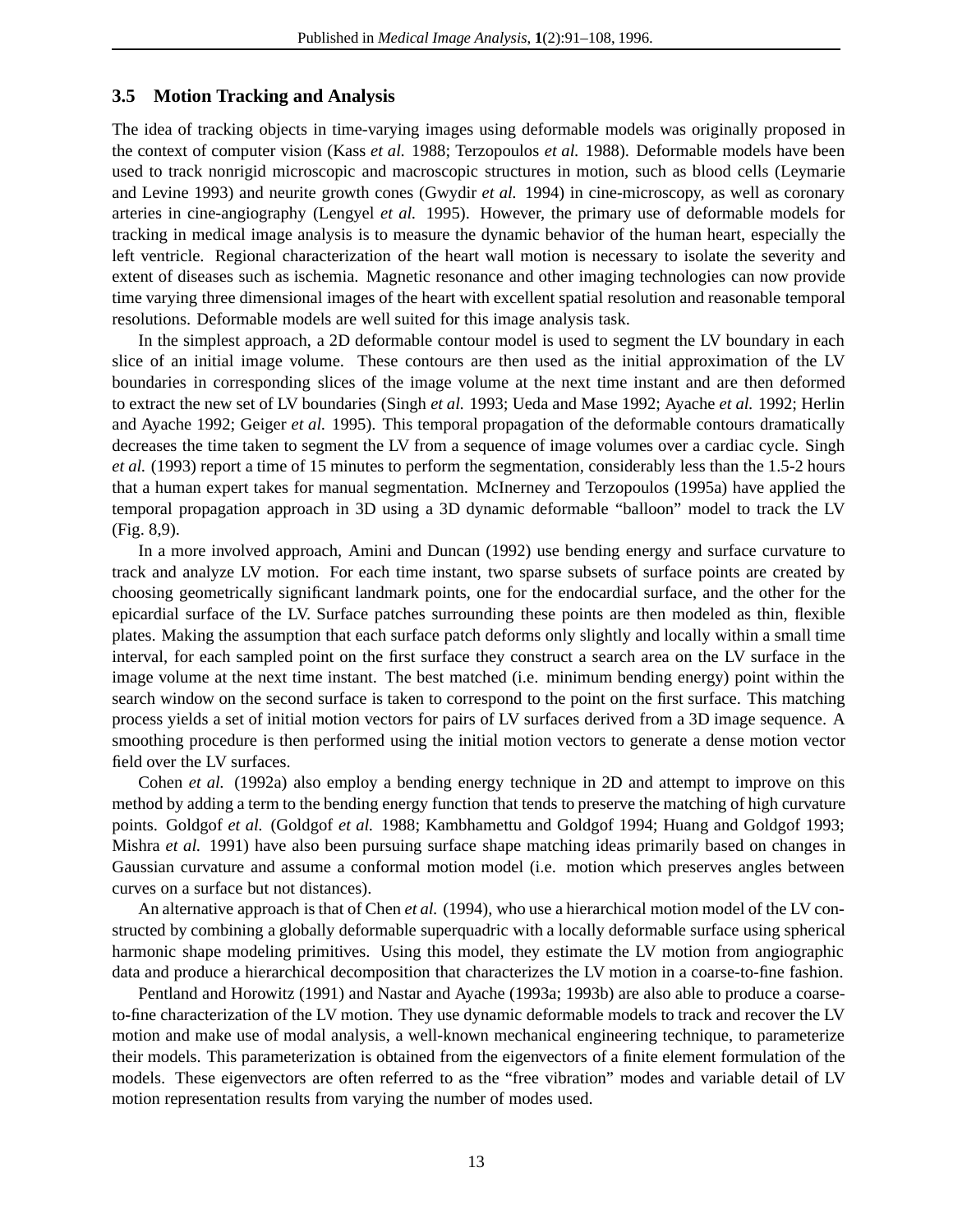

Figure 8: Sagittal slice of successive CT volumes over one cardiac cycle (1–16) showing motion of canine LV (McInerney and Terzopoulos 1995a).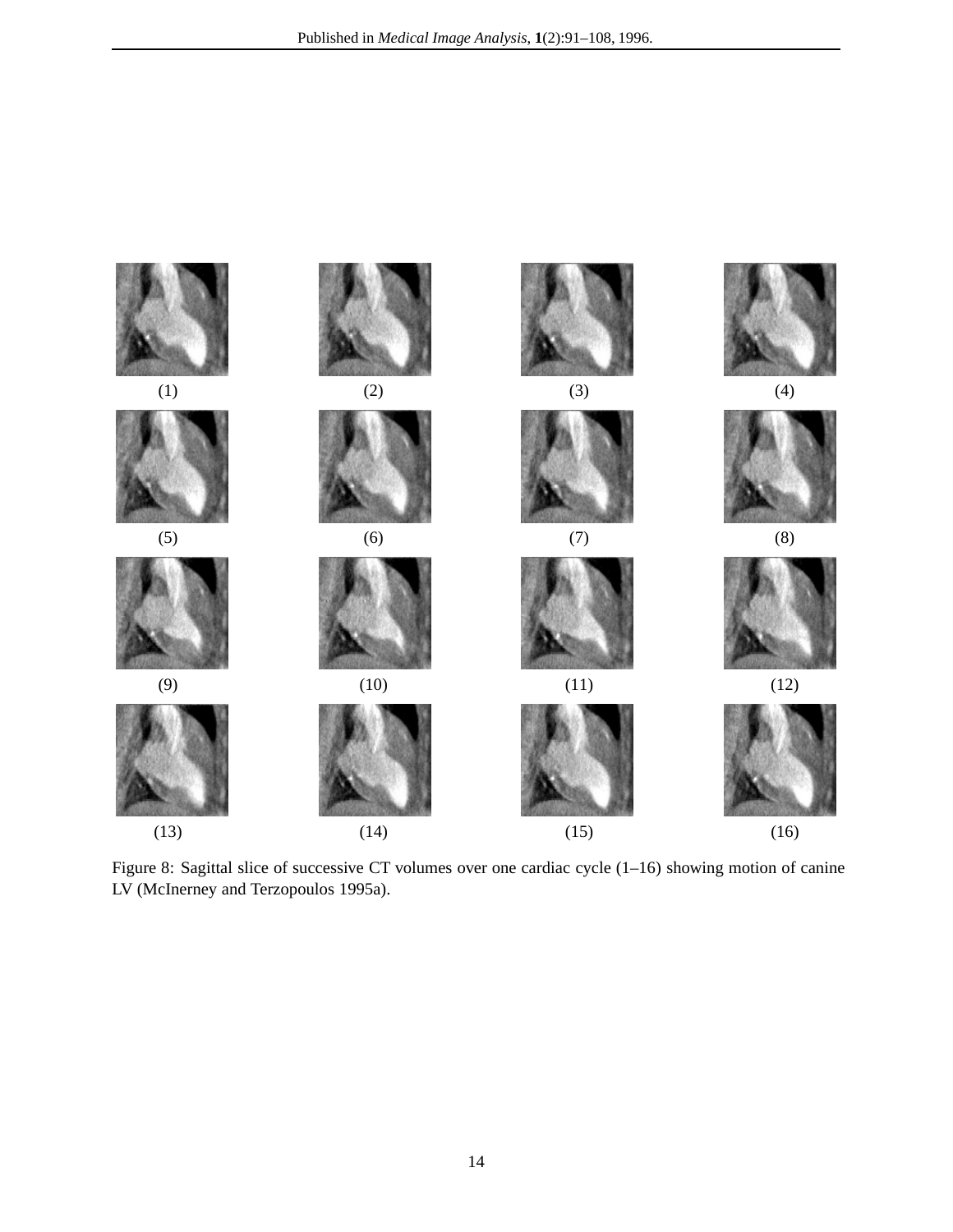![](_page_14_Figure_1.jpeg)

Figure 9: Tracking of the LV motion during one cardiac cycle (1–16) using deformable balloon model (McInerney and Terzopoulos 1995a).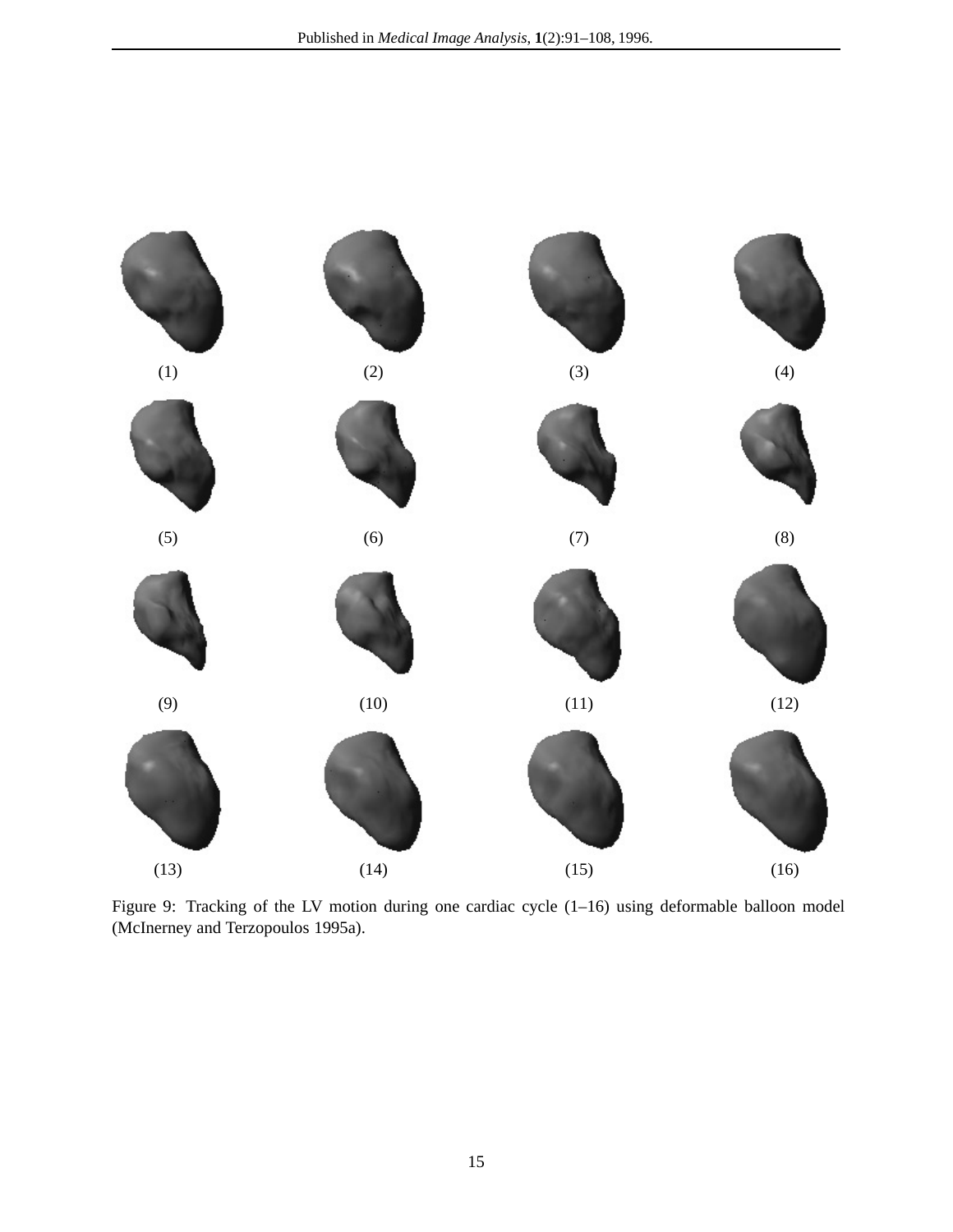The heart is a relatively smooth organ and consequently there are few reliable landmark points. The heart also undergoes complex nonrigid motion that includes a twisting (tangential) component as well as the normal component of motion. The motion recovery methods described above are, in general, not able to capture this tangential motion without additional information. Recently, magnetic resonance techniques, based on magnetic tagging (Axel and Dougherty 1989) have been developed to track material points on the myocardium in a non-invasive way. The temporal correspondence of material points that these techniques provide allow for quantitative measurement of tissue motion and deformation including the twisting component of the LV motion. Several researchers have applied deformable models to image sequences of MR tagged data (Young *et al.* 1993; 1995; Park *et al.* 1996; Duncan *et al.* 1994; Kumar and Goldgof 1994; Kraitchman *et al.* 1995; Amini *et al.* 1995). For example, Amini *et. al* (1995) and Kumar and Goldgof (1994) use a 2D deformable grid to localize and track SPAMM (Spatial Modulation of Magnetization) tag points on the LV tissue. Park *et al.* (1995; 1996) fit a volumetric physics-based deformable model to MRI-SPAMM data of the LV. The parameters of the model are functions which can can capture regional shape variations of the LV such as bending, twisting, and contraction. Based on this model, the authors quantitatively compare normal hearts and hearts with hypertrophic cardiomyopathy.

Another problem with most of the methods described above is that they model the endocardial and epicardial surfaces of the LV separately. In reality the heart is a thick-walled structure. Duncan *et al.* (1994) and Park *et al.* (1995; 1996) develop models which consider the volumetric nature of the heart wall. These models use the shape properties of the endocardial and epicardial surfaces and incorporate mid-wall displacement information of tagged MR images. By constructing 3D finite element models of the LV with nodes in the mid-wall region as well as nodes on the endocardial and epicardial surfaces, more accurate measurements of the LV motion can be obtained. Young and Axel (1992; 1995), and Creswell (1992) and have also constructed 3D finite element models from the boundary representations of the endocardial and epicardial surfaces.

# **4 Discussion**

In the previous sections we have surveyed the considerable and rapidly expanding body of work on deformable models in medical image analysis. The survey has revealed several issues that are relevant to the continued development of the deformable model approach. This section summarizes the key issues and indicates some promising research directions.

### **4.1 Autonomy vs Control**

Interactive (semi-automatic) algorithms and fully automatic algorithms represent two alternative approaches to computerized medical image analysis. Certainly automatic interpretation of medical images is a desirable, albeit very difficult, long-term goal, since it can potentially increase the speed, accuracy, consistency, and reproducibility of the analysis. However, the interactive or semiautomatic methodology is likely to remain dominant in practice for some time to come, especially in applications where erroneous interpretations are unacceptable. Consequently, the most immediately successful deformable model based techniques will likely be those that drastically decrease the labor intensiveness of medical image processing tasks through partial automation, while still allowing for interactive guidance or editing by the medical expert. Although fully automatic techniques based on deformable models will likely not reach their full potential for some time to come, they can be of immediate value in specific application domains where interactive techniques are either impractical (e.g. 3D reconstruction of complex vascular structures) or for non-critical tasks (e.g. segmentation of healthy tissue surrounding a pathology for enhanced visualization).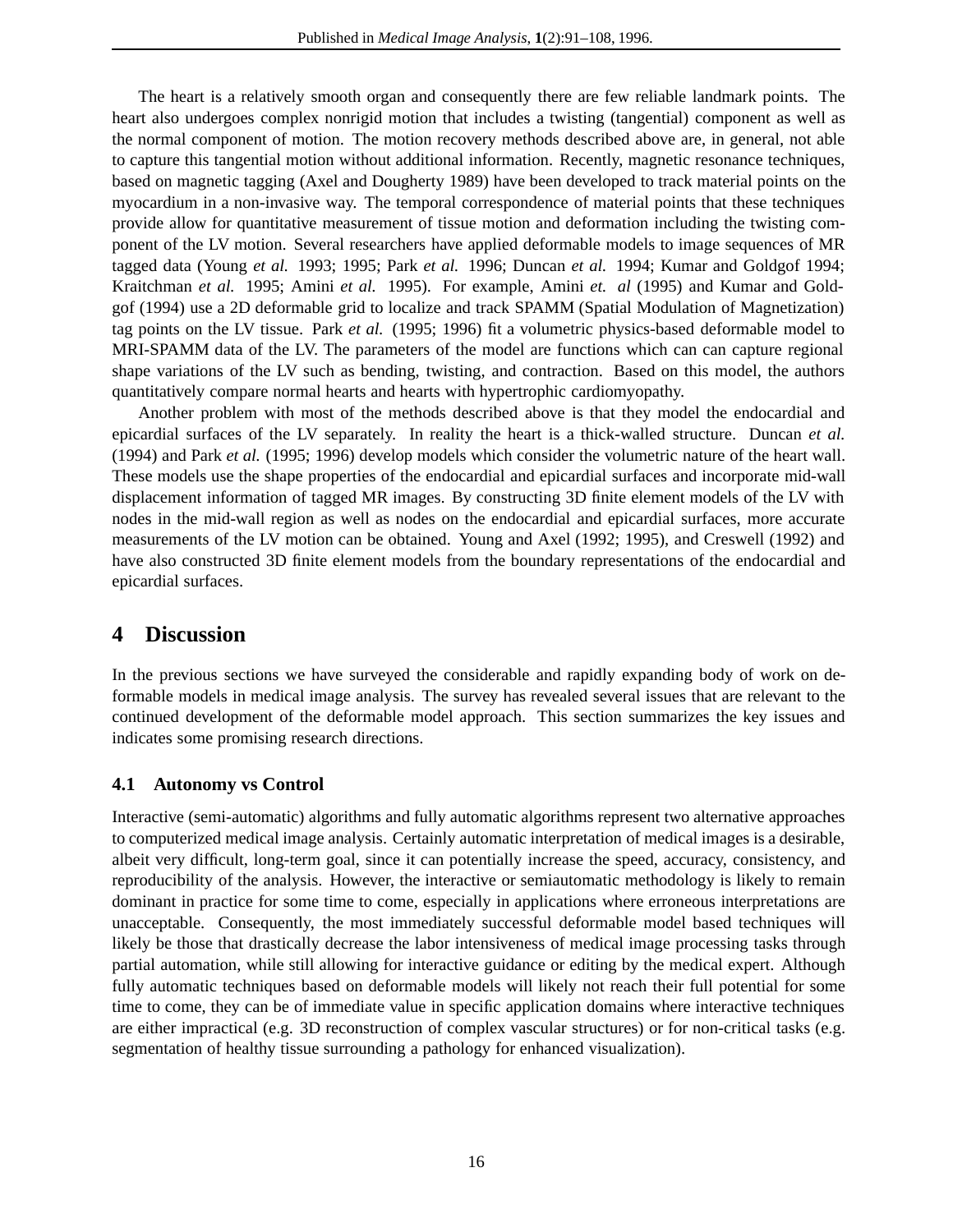# **4.2 Generality vs Specificity**

Ideally a deformable model should be capable of representing a broad range of shapes and be useful in a wide array of medical applications. Generality is the basis of deformable model formulations with local shape parameters such as snakes. Alternatively, highly specific, "hand-crafted" or constrained deformable models appear to be useful in applications such as tracking the nonrigid motion of the heart (Section 3.5), automatically matching and labeling structures in the brain from 3D MR images (Section 3.4), or segmenting very noisy images such as echocardiograms. Certainly attempts to completely automate the processing of medical images would require a high degree of application and model specificity. A promising direction for future study appears to be techniques for learning "tailored" models from simple general purpose models. The work of Cootes *et al.* (1994) may be viewed as an example of such a strategy.

# **4.3 Compactness vs Geometric Coverage vs Topological Flexibility**

A geometric model of shape may be evaluated based on the parsimony of its formulation, its representational power, and its topological flexibility. Generally, parameterized models offer the greatest parsimony, free-form (spline) model feature the broadest coverage, and implicit models have the greatest topological flexibility. Deformable models have been developed based on each of these geometric classes. Increasingly, researchers are turning to the development of hybrid deformable models that combine complementary features. For objects with a simple, fixed topology and without significant protrusions, parameterized models coupled with local (spline) and/or global deformations schemes appear to provide a good compactness-descriptiveness tradeoff (Terzopoulos and Metaxas 1991; Pentland and Horowitz 1991; Vemuri and Radisavljevic 1994; Chen *et al.* 1994). On the other hand, the segmentation and modeling of complex, multipart objects such as arterial or bronchial "tree" structures, or topologically complex structures such as vertebrae, is a difficult task with these types of models. Polygon based or particle based deformable modeling schemes seem promising in segmenting and reconstructing such structures. Polygon based models may be made compacted by removing and "retiling" (Turk 1992; Gourdon 1995) polygons in regions of low shape variation, or by replacing a region of polygons with a single, high-order finite element or spline patch. A possible research direction is to develop alternative models that blend or combine descriptive primitive elements, such as flexible cylinders, into a global structure.

# **4.4 Curve vs Surface vs Solid Models**

The earliest deformable models were curves and surfaces. Anatomic structures in the human body, however, are either solid or thick-walled. To support the expanding role of medical images into tasks such as surgical planning and simulation, and the functional modeling of structures such as bones, muscles, skin, or arterial blood flow, may require volumetric or solid deformable models rather than surface models. For example, the planning of facial reconstructive surgery requires the extraction and reconstruction of the skin, muscles, and bones from 3D images using accurate solid models. It also requires the ability to simulate the movement and interactions of these structures in response to forces, the ability to move, cut and fuse pieces of the model in a realistic fashion, and the ability to stimulate the simulated muscles of the model to predict the effect of the surgery. Several researchers have begun to explore the use of volumetric or solid deformable models of the human face and head for computer graphics applications (Lee *et al.* 1995; Essa *et al.* 1993) and for medical applications, particularly reconstructive surgery (Waters 1992; Delingette *et al.* 1994; Pieper *et al.* 1992; Geiger 1992) and there is much room for further research. Researchers have also begun to use volumetric deformable models to more accurately track and analyze LV motion (Young and Axel 1992; Creswell *et al.* 1992; Duncan *et al.* 1994; Park *et al.* 1996).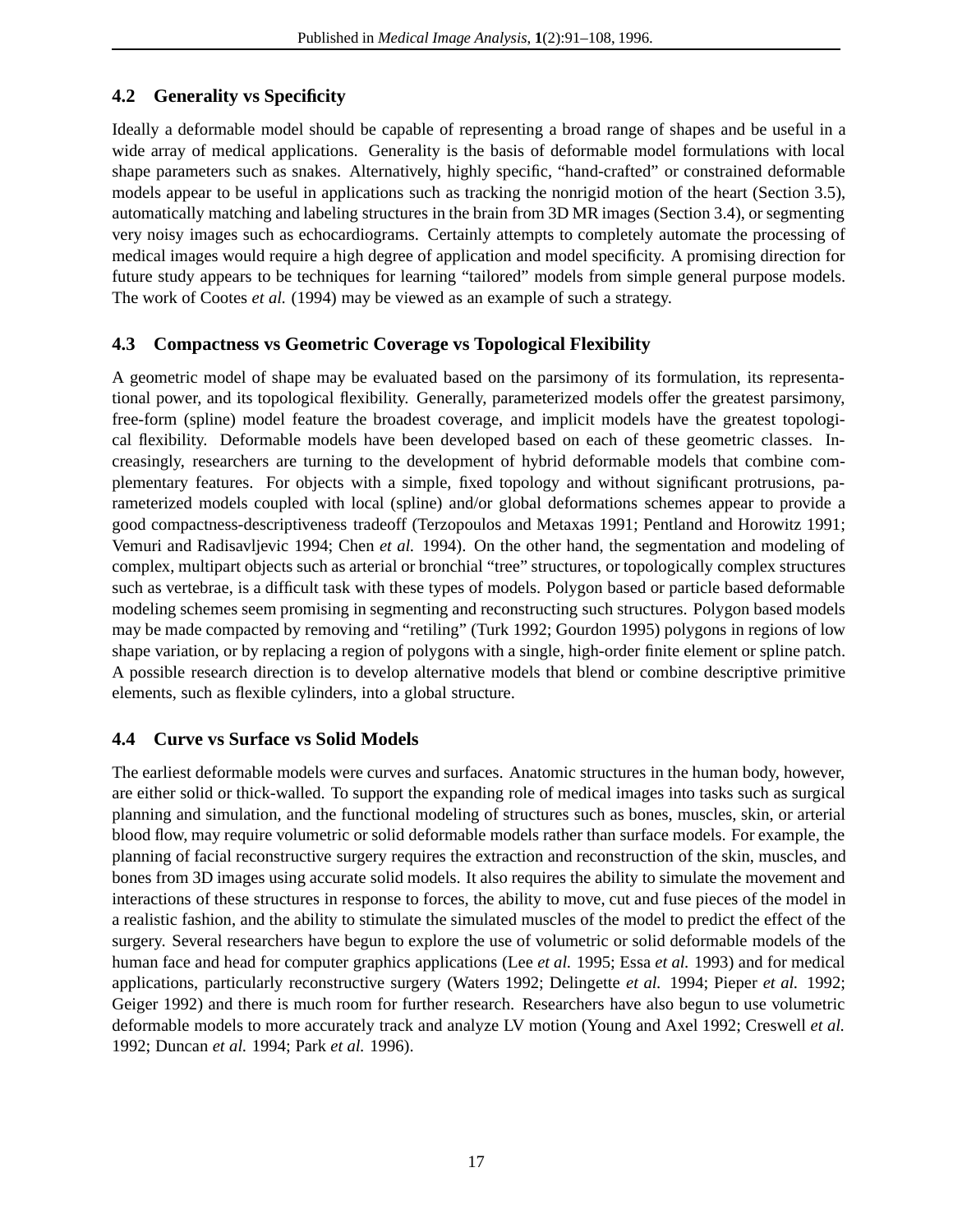# **4.5 Accuracy and Quantitative Power**

Ideally it should be possible to measure and control the accuracy of a deformable model. The most common accuracy control mechanisms are the global or local subdivision of model basis functions (Miller *et al.* 1991), or the repositioning of model points to increase their density in regions of the data exhibiting rapid shape variations (Vasilescu and Terzopoulos 1992). Other mechanisms that warrant further research are the local control and adaptation of model continuity, parameter evolution (including the rate and scheduling of the evolution), and the automation of all accuracy control mechanisms. The parametric formulation of a deformable model should not only yield an accurate description of the object, but it should also provide quantitative information about the object in an intuitive, convenient form. That is, the model parameters should be useful for operations such as measuring, matching, modification, rendering, and higher-level analysis or geometric reasoning. This "parameter descriptiveness" criterion may be achieved in a postprocessing step by adapting or optimizing the parameterization to more efficiently or more descriptively match the data. However, it is preferable to incorporate the descriptive parameterization directly into the model formulation. An example of this strategy is the deformable model of Park *et al.* (1995; 1996).

# **4.6 Robustness**

Ideally, a deformable model should be insensitive to initial conditions and noisy data. Deformable models are able to exploit multiple image attributes and high level or global information to increase the robustness of shape recovery. For example, many snakes models now incorporate region based image features as well as the traditional edge based features (Section 3.1). Strategies worthy of further research include the incorporation of shape constraints into the deformable model that are derived from low level image processing operations such as thinning, medial axis transforms, or mathematical morphology. A classical approach to improve the robustness of model fitting is the use of multiscale image preprocessing techniques (Kass *et al.* 1988; Terzopoulos *et al.* 1988), perhaps coupled with a multiresolution deformable model (Bajcsy and Kovacic 1989). A multiresolution technique that merits further research in the context of deformable models, is the use of wavelet bases (Strang and Nguyen 1996) for deformations (Vemuri *et al.* 1993; Vemuri and Radisavljevic 1994). A deformable model should be able to easily incorporate added constraints and any other *a priori* anatomic knowledge of object shape and motion. Section 3.3 reviewed several of the most promising techniques to incorporate *a priori* knowledge. For example, for LV motion tracking, a promising research direction is the incorporation of biomechanical properties of the heart and the inclusion of the temporal periodic characteristics of the heart motion. Future directions include modeling schemes that incorporate reasoning and recognition mechanisms using techniques from artificial intelligence such as rule-based systems or neural networks.

# **5 Conclusion**

The increasingly important role of medical imaging in the diagnosis and treatment of disease has opened an array of challenging problems centered on the computation of accurate geometric models of anatomic structures from medical images. Deformable models offer an attractive approach to tackling such problems, because these models are able to represent the complex shapes and broad shape variability of anatomical structures. Deformable models overcome many of the limitations of traditional low-level image processing techniques, by providing compact and analytical representations of object shape, by incorporating anatomic knowledge, and by providing interactive capabilities. The continued development and refinement of these models should remain an important area of research into the foreseeable future.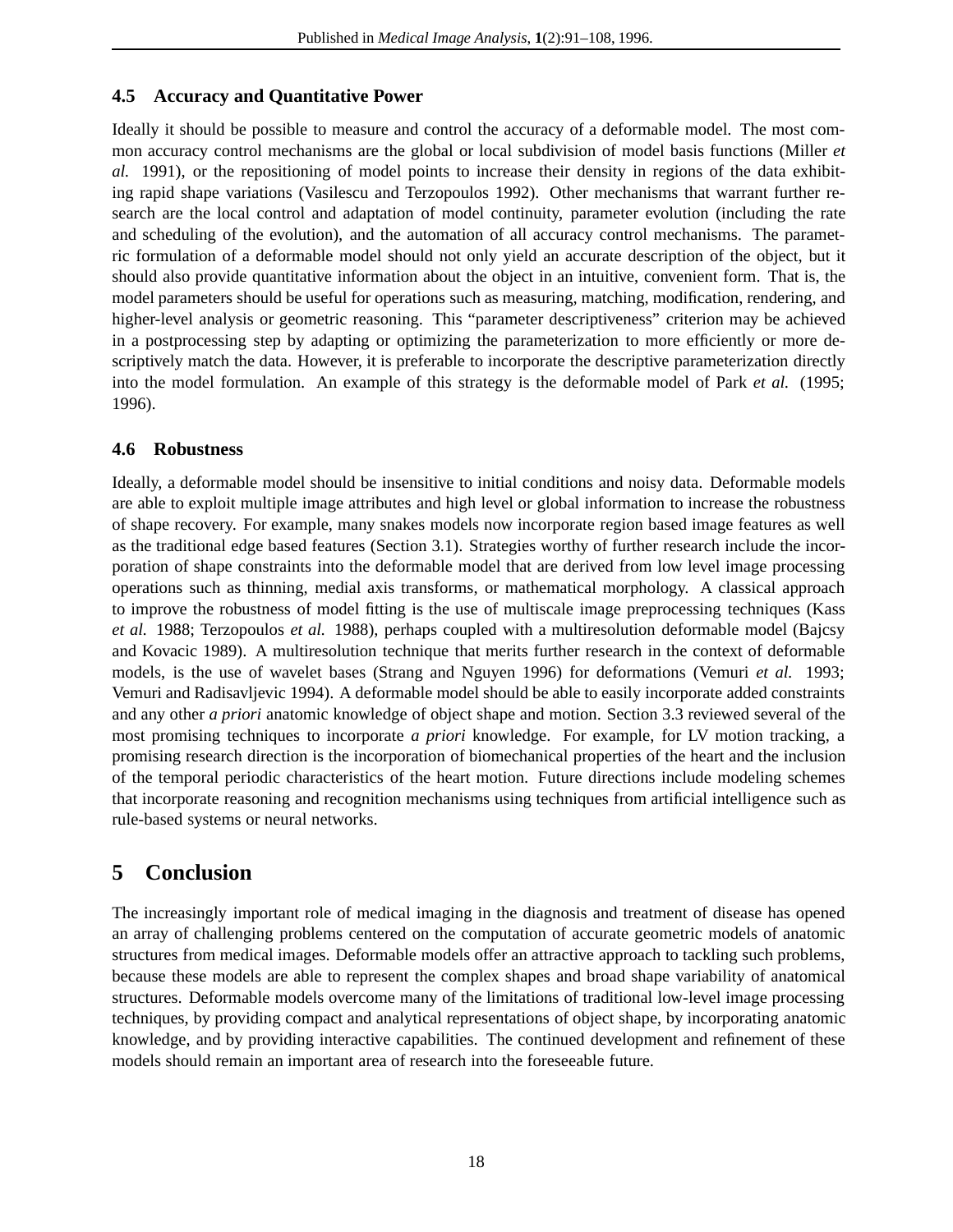# **Acknowledgements**

We would like to thank Stephanie Sandor and Richard Leahy of the USC Signal and Image Processing Institute for the deformable brain atlas figure, as well as the following individuals for providing citation information that improved the completeness of the bibliography: Amir Amini, Nicholas Ayache, Ingrid Carlbom, Chang Wen Chen, James Duncan, Dmitry Goldgof, Thomas Huang, Stephane Lavallee, Francois Leitner, Gerard Medioni, Dimitri Metaxas, Alex Pentland, Stan Sclaroff, Ajit Singh, Richard Szeliski, Baba Vemuri, Alistair Young, and Alan Yuille. TM is grateful for the financial support of an NSERC postgraduate scholarship. DT is a fellow of the Canadian Institute for Advanced Research. This work was made possible by the financial support of the Information Technologies Research Center of Ontario.

# **References**

Amini, A.A. and Duncan, J.S. (1992). Bending and stretching models for LV wall motion analysis from curves and surfaces. *Image and Vision Computing* 10(6):418–430.

Amini, A.A., Weymouth, T.E. and Jain, R.C. (1990). Using dynamic programming for solving variational problems in vision. *IEEE Trans. on Pattern Analysis and Machine Intelligence* 12(9):855–867.

Amini, A.A., Curwen, R.W., Klein, A.K., Egglin, T.K., Pollak, J., Lee, F. and Gore, J.C. (1995). Physics based snakes, Kalman snakes, and snake grids for feature localization and tracking in medical images. In Bizais et al. (1995), 363–364.

Axel, L. and Dougherty, L. (1989). Heart wall motion: Improved method of spatial modulation of magnetization for MR imaging. *Radiology* 172:349–350.

Ayache, N., Cohen, I. and Herlin, I.L. (1992). Medical image tracking. In Blake, A. and Yuille, A., eds., *Active Vision*. Cambridge, MA: MIT Press. chapter 17.

Ayache, N. (1995a). Medical computer vision, virtual reality and robotics. *Image and Vision Computing* 13(4):295–313.

Ayache, N., ed. (1995b). *Proc. First International Conf. on Computer Vision, Virtual Reality and Robotics in Medicine (CVRMed'95), Nice, France, April, 1995*, volume 905 of *Lectures Notes in Computer Science*. Berlin, Germany: Springer–Verlag.

Bajcsy, R. and Kovacic, S. (1989). Multiresolution elastic matching. *Computer Vision, Graphics, and Image Processing* 46:1–21.

Ballard, D. and Brown, C. (1982). *Computer Vision*. Englewood Cliffs, NJ: Prentice–Hall.

Bardinet, E., Cohen, L.D. and Ayache, N. (1995). Superquadrics and free-form deformations: A global model to fit and track 3D medical data. In Ayache (1995b). 319–326.

Bardinet, E., Cohen, L.D. and Ayache, N. (1996a). Analyzing the deformation of the left ventricle of the heart with a parametric deformable model. Research report 2797, INRIA, Sophia-Antipolis, France.

Bardinet, E., Cohen, L.D. and Ayache, N. (1996b). A parametric deformable model to fit unstructured 3D data. *Computer Vision and Image Understanding*. In press. Also research report 2617, INRIA, Sophia-Antipolis, France.

Berger, M.O. (1990). Snake growing. In Faugeras, O., ed., *Computer Vision – Proc. First European Conf. on Computer Vision (ECCV'90), Antibes, France, April, 1990*, Lectures Notes in Computer Science, 570–572. Springer–Verlag.

Bizais, Y., Barillot, C. and Paola, R. Di, eds. (1995). *Information Processing in Medical Imaging: Proc. 14th Int. Conf. (IPMI'95), Ile de Berder, France, June, 1995*, volume 3 of *Computational Imaging and Vision*. Dordrecht, The Netherlands: Kluwer Academic.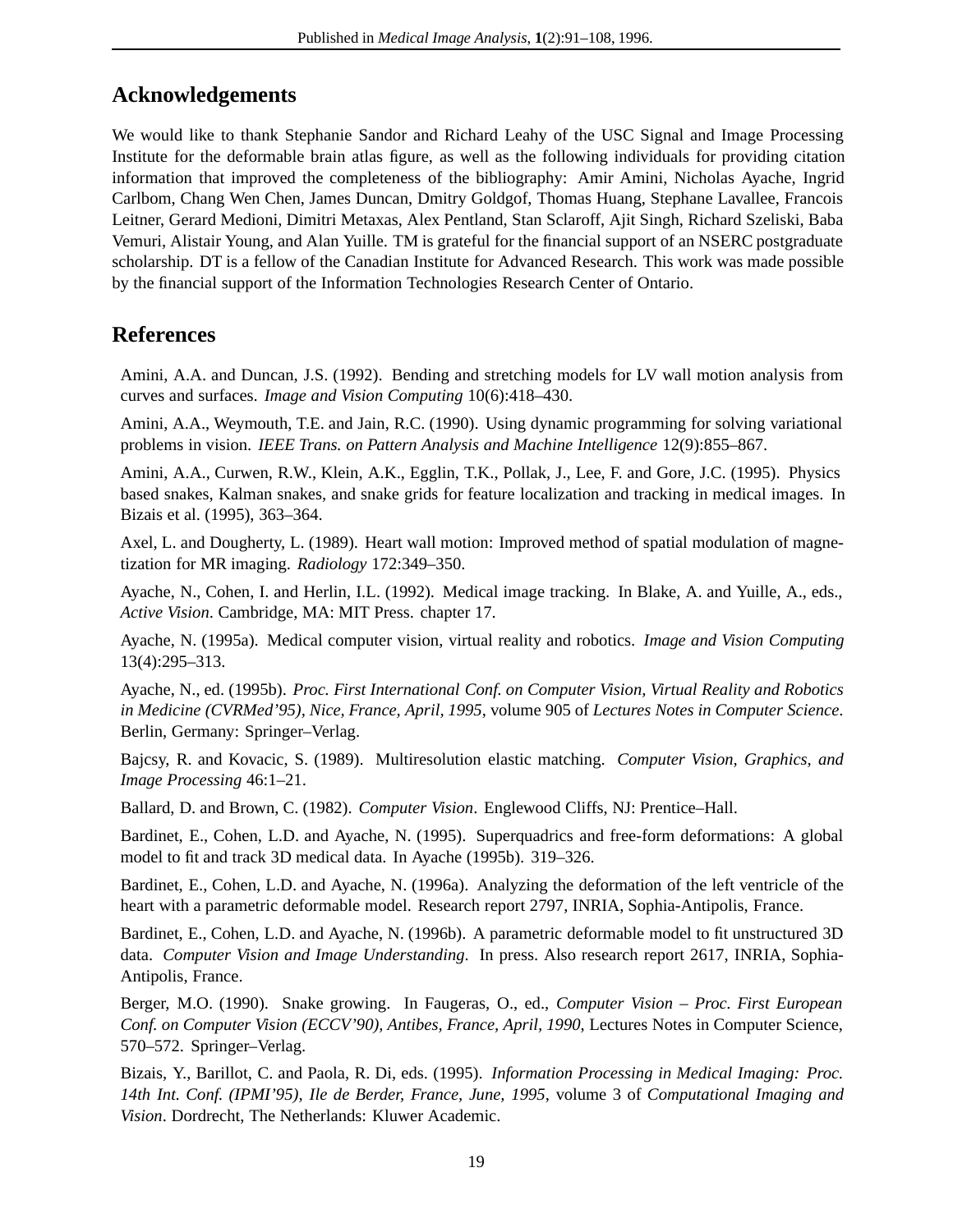Bookstein, F.L. (1989). Principal warps: Thin-plate splines and the decomposition of deformations. *IEEE Trans. on Pattern Analysis and Machine Intelligence* 11(6):567–585.

Bookstein, F.L. (1991). Thin-plate splines and the atlas problem for biomedical images. In Barret, H.H. and Gmitro, A.F., eds., *Information Processing in Medical Imaging: Proc. 12th Int. Conf. (IPMI'91), Wye, UK, July, 1991*, Lectures Notes in Computer Science, 326–342. Springer–Verlag.

Bozma, I. and Duncan, J.S. (1992). A modular system for image analysis using a game theoretic framework. *Image and Vision Computing* 10(6):431–443.

Broit, C. (1981). *Optimal Registration of Deformed Images*. Ph.D. Dissertation, Computer and Information Science Dept., University of Pennsylvania, Philadelphia, PA.

Carlbom, I., Terzopoulos, D. and Harris, K. (1994). Computer-assisted registration, segmentation, and 3D reconstruction from images of neuronal tissue sections. *IEEE Trans. on Medical Imaging* 13(2):351–362.

Caselles, V., Catte, F., Coll, T. and Dibos, F. (1993). A geometric model for active contours. *Numerische Mathematik* 66.

Caselles, V., Kimmel, R. and Sapiro, G. (1995). Geodesic active contours. In *Proc. Fifth International Conf. on Computer Vision (ICCV'95), Cambridge, MA, June, 1995*, 694–699. Los Alamitos, CA: IEEE Computer Society Press.

Chakraborty, A. and Duncan, J.S. (1995). Integration of boundary finding and region-based segmentation using game theory. In Bizais et al. (1995), 189–200.

Chakraborty, A., Staib, L.H. and Duncan, J.S. (1994). Deformable boundary finding influenced by region homogeneity. In *Proc. Conf. Computer Vision and Pattern Recognition (CVPR'94), Seattle, WA, June, 1994*, 624–627. Los Alamitos, CA: IEEE Computer Society Press.

Chang, L.W., Chen, H.W. and Ho, J.R. (1991). Reconstruction of 3D medical images: A nonlinear interpolation technique for reconstruction of 3D medical images. *Computer Vision, Graphics, and Image Processing* 53(4):382–391.

Chen, C.W., Huang, T.S. and Arrott, M. (1994). Modeling, analysis and visualization of left ventricle shape and motion by hierarchical decomposition. *IEEE Trans. on Pattern Analysis and Machine Intelligence* 16:342–356.

Christensen, G., Rabbitt, R.D., Miller, M.I., Joshi, S.C., Grenander, U., Coogan, T.A. and van Essen, D.C. (1995). Topological properties of smooth anatomic maps. In Bizais et al. (1995), 101–112.

Cohen, L.D. and Cohen, I. (1993). Finite element methods for active contour models and balloons for 2D and 3D images. *IEEE Trans. on Pattern Analysis and Machine Intelligence* 15(11):1131–1147.

Cohen, I., Ayache, N. and Sulger, P. (1992a). Tracking points on deformable objects using curvature information. In Sandini, G., ed., *Computer Vision – Proc. Second European Conf. on Computer Vision (ECCV'92), Santa Margherita Ligure, Italy, May, 1992*, Lectures Notes in Computer Science, 458–466. Springer–Verlag.

Cohen, I., Cohen, L.D. and Ayache, N. (1992b). Using deformable surfaces to segment 3D images and infer differential structures. *CVGIP: Image Understanding* 56(2):242–263.

Cohen, L.D. (1991). On active contour models and balloons. *CVGIP: Image Understanding* 53(2):211– 218.

Cootes, T., Hill, A., Taylor, C. and Haslam, J. (1994). The use of active shape models for locating structures in medical images. *Image and Vision Computing* 12(6):355–366.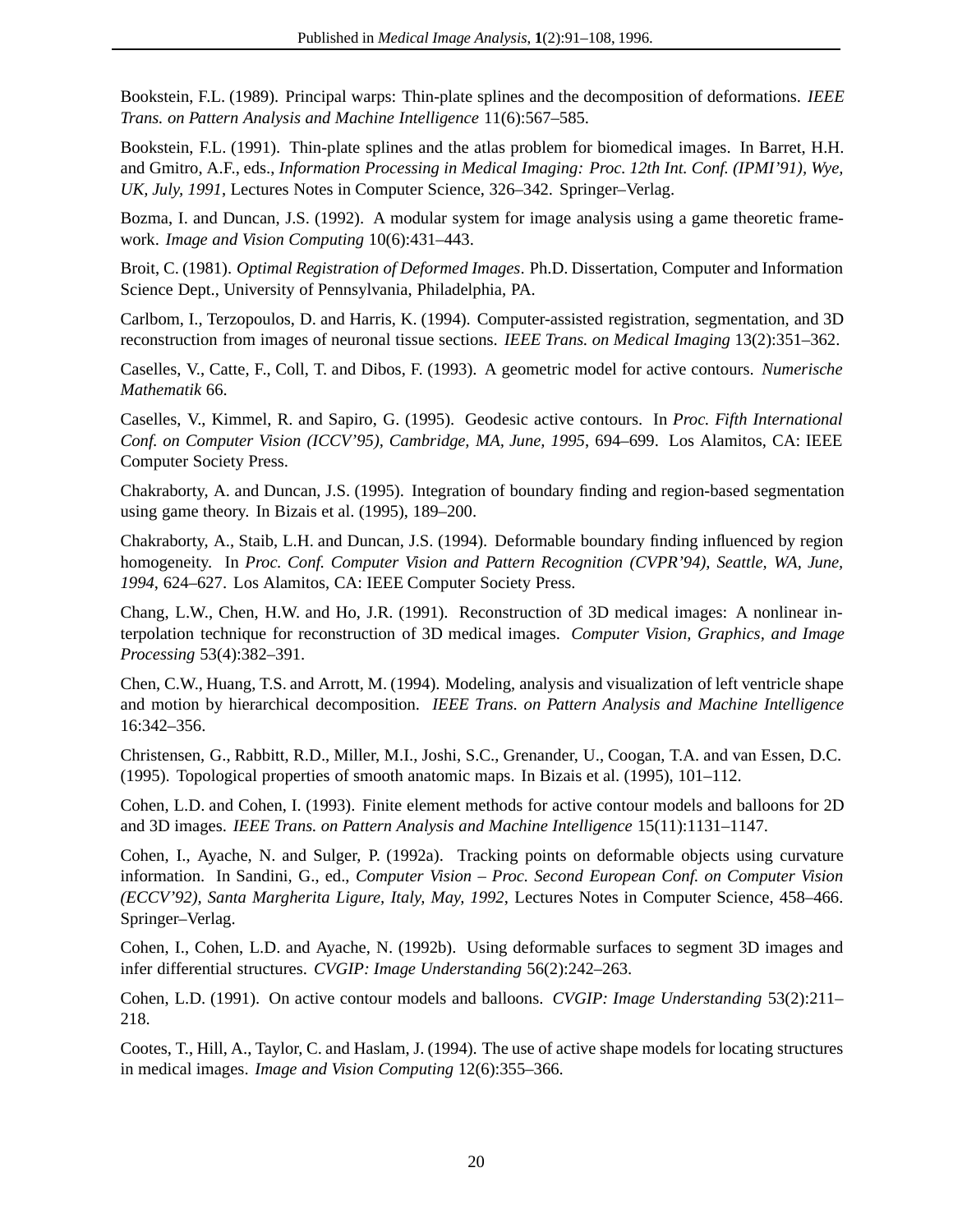Creswell, L.L., Wyers, S.G., Pirolo, J.S., Perman, W.H., Vannier, M.W. and Pasque, M.K. (1992). Mathematical modelling of the heart using magnetic resonance imaging. *IEEE Trans. on Medical Imaging* 11(4):581–589.

Davatzikos, C. and Bryan, R.N. (1995). Using a deformable surface model to obtain a mathematical representation of the cortex. In *International Symp. on Computer Vision, Coral Gables, FL, November, 1995*, 212–217. Los Alamitos, CA: IEEE Computer Society Press.

Davatzikos, C.A. and Prince, J.L. (1995). An active contour model for mapping the cortex. *IEEE Trans. on Medical Imaging* 14(1):65–80.

Davatzikos, C.A., Prince, J.L. and Bryan, R.N. (1996). Image registration based on boundary mapping. *IEEE Trans. on Medical Imaging* 15(1):112–115.

Declerck, J., Subsol, G., Thirion, J.P. and Ayache, N. (1995). Automatic retrieval of anatomic structures in 3D medical images. In Ayache (1995b). 153–162.

Delibasis, K. and Undrill, P.E. (1994). Anatomical object recognition using deformable geometric models. *Image and Vision Computing* 12(7):423–433.

Delingette, H., Hebert, M. and Ikeuchi, K. (1992). Shape representation and image segmentation using deformable surfaces. *Image and Vision Computing* 10(3):132–144.

Delingette, H., Subsol, G., Cotin, S. and Pignon, J. (1994). Virtual reality and craniofacial surgery simulation. In Robb (1994), 607–618.

Duncan, J., Shi, P., Amini, A., Constable, R., Staib, L., Dione, D., Shi, Q., Heller, E., Singer, M., Chakraborty, A., Robinson, G., Gore, J. and Sinusas, A. (1994). Towards reliable, noninvasive measurement of myocardial function from 4D images. In *Medical Imaging 1994: Physiology and Function from Multidimensional Medical Images*, volume 2168 of *SPIE Proc.*, 149–161. Bellingham, WA: SPIE.

Essa, I., Sclaroff, S. and Pentland, A.P. (1993). Physically-based modeling for graphics and vision. In Martin, R., ed., *Directions in Geometric Computing*. Information Geometers, U.K.

Evans, A.C., Dai, W., Collins, L., Neelin, P. and Marrett, S. (1991). Warping of a computerized 3D atlas to match brain image volumes for quantitative neuroanatomical and functional analysis. In *Medical Imaging V: Image Processing*, volume 1445 of *SPIE Proc.*, 236–246. Bellingham, WA: SPIE.

Farin, G. (1993). *Curves and Surfaces for CAGD*. New York, NY: Academic Press.

Feldmar, J. and Ayache, N. (1994). Locally affine registration of free-form surfaces. In *Proc. Conf. Computer Vision and Pattern Recognition (CVPR'94), Seattle, WA, June, 1994*, 496–501. Los Alamitos, CA: IEEE Computer Society Press.

Fischler, M. and Elschlager, R. (1973). The representation and matching of pictorial structures. *IEEE Trans. on Computers* 22(1):67–92.

Gauch, J.M., Pien, H.H. and Shah, J. (1994). Hybrid boundary-based and region-based deformable models for biomedical image segmentation. In *Mathematical Methods in Medical Imaging III*, volume 2299 of *SPIE Proc.*, 72–83. San Diego, CA: SPIE.

Gee, J., Reivich, M. and Bajcsy, R. (1993). Elastically deforming 3D atlas to match anatomical brain images. *Journal of Computer Assisted Tomography* 17(2):225–236.

Geiger, D., Gupta, A., Costa, L.A. and Vlontzos, J. (1995). Dynamic programming for detecting, tracking and matching deformable contours. *IEEE Trans. on Pattern Analysis and Machine Intelligence* 17(3):294– 302.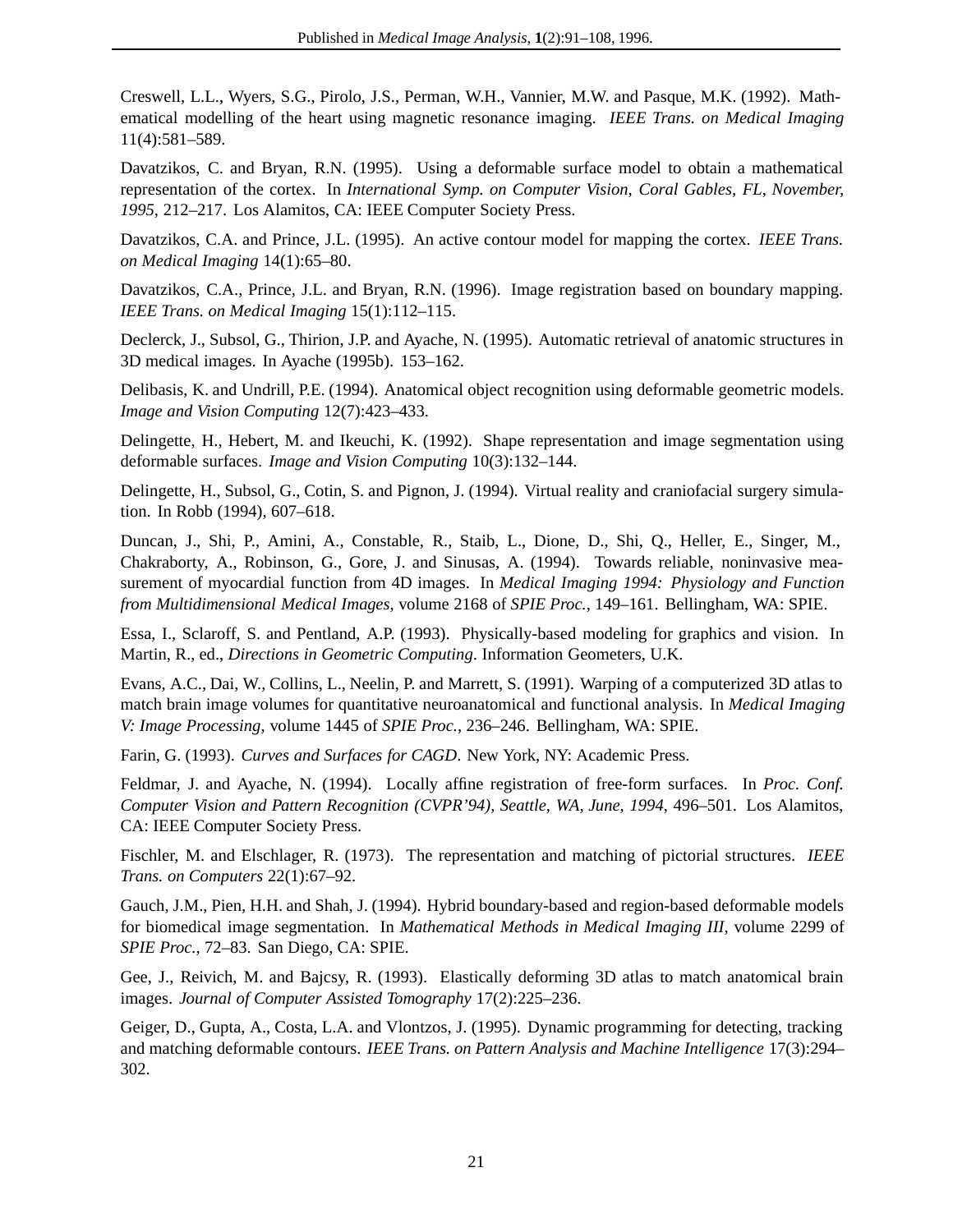Geiger, B. (1992). Three dimensional simulation of delivery for cephalopelvic disproportion. In *First International Workshop on Mechatronics in Medicine and Surgery, Costa del Sol, Spain, October, 1992*, 146–152.

Goldgof, D.B., Lee, H. and Huang, T.S. (1988). Motion analysis of nonrigid surfaces. In *Proc. Conf. Computer Vision and Pattern Recognition (CVPR'88), Ann Arbor, MI, June, 1988*, 375–380. Los Alamitos, CA: IEEE Computer Society Press.

Gourdon, A. (1995). Simplification of irregular surface meshes in 3D medical images. In Ayache (1995b). 413–419.

Grzeszczuk, R.P. and Levin, D.N. (1994). Brownian strings: Segmenting images with stochastically deformable contours. In Robb (1994), 72–89.

Gueziec, A. and Ayache, N. (1994). Smoothing and matching of 3D space curves. *International Journal of Computer Vision* 12(1):79–104.

Gupta, A., O'Donnell, T. and Singh, A. (1994). Segmentation and tracking of cine cardiac MR and CT images using a 3-D deformable model. In *Proc. IEEE Conf. on Computers in Cardiology, September, 1994*.

Gwydir, S.H., Buettner, H.M. and Dunn, S.M. (1994). Non-rigid motion analysis and feature labelling of the growth cone. In *IEEE Workshop on Biomedical Image Analysis, Seattle, WA, June, 1994*, 80–87. Los Alamitos, CA: IEEE Computer Society Press.

Hamadeh, A., Lavallee, S., Szeliski, R., Cinquin, P. and Peria, O. (1995). Anatomy-based registration for computer-integrated surgery. In Ayache (1995b). 212–218.

Herlin, I.L. and Ayache, N. (1992). Features extraction and analysis methods for sequences of ultrasound images. *Image and Vision Computing* 10(10):673–682.

Herlin, I.L., Nguyen, C. and Graffigne, C. (1992). A deformable region model using stochastic processes applied to echocardiographic images. In *Proc. Conf. Computer Vision and Pattern Recognition (CVPR'92), Urbana, IL, June, 1992*, 534–539. Los Alamitos, CA: IEEE Computer Society Press.

Hill, A., Thornham, A. and Taylor, C.J. (1993). Model-based interpretation of 3D medical images. In *Proc. 4th British Machine Vision Conf. (BMVC'93), Surrey, UK, September, 1993*, 339–348. BMVA Press.

Huang, W.C. and Goldgof, D.B. (1993). Adaptive-size meshes for rigid and nonrigid shape analysis and synthesis. *IEEE Trans. on Pattern Analysis and Machine Intelligence* 15(3).

Kambhamettu, C. and Goldgof, D.B. (1994). Point correspondence recovery in nonrigid motion. *CVGIP: Image Understanding* 60(1):26–43.

Kass, M., Witkin, A. and Terzopoulos, D. (1988). Snakes: Active contour models. *International Journal of Computer Vision* 1(4):321–331.

Kraitchman, D.L., Young, A.A., Chang, C.N. and Axel, L. (1995). Semi-automatic tracking of myocardial motion in MR tagged images. *IEEE Trans. on Medical Imaging* 14(3):422–432.

Kumar, S. and Goldgof, D. (1994). Automatic tracking of SPAMM grid and the estimation of deformation parameters from cardiac MR images. *IEEE Trans. on Medical Imaging* 13(1):122–132.

Lavallée, S. and Szeliski, R. (1995). Recovering the position and orientation of free-form objects from image contours using 3D distance maps. *IEEE Trans. on Pattern Analysis and Machine Intelligence* 17(4):378–390.

Lee, Y., Terzopoulos, D. and Waters, K. (1995). Realistic modeling for facial animation. In *Proc. SIG-GRAPH'95, Los Angeles, CA, August, 1995, in Computer Graphics Proc., Annual Conf. Series 1995*, 55–62. New York, NY: ACM SIGGRAPH.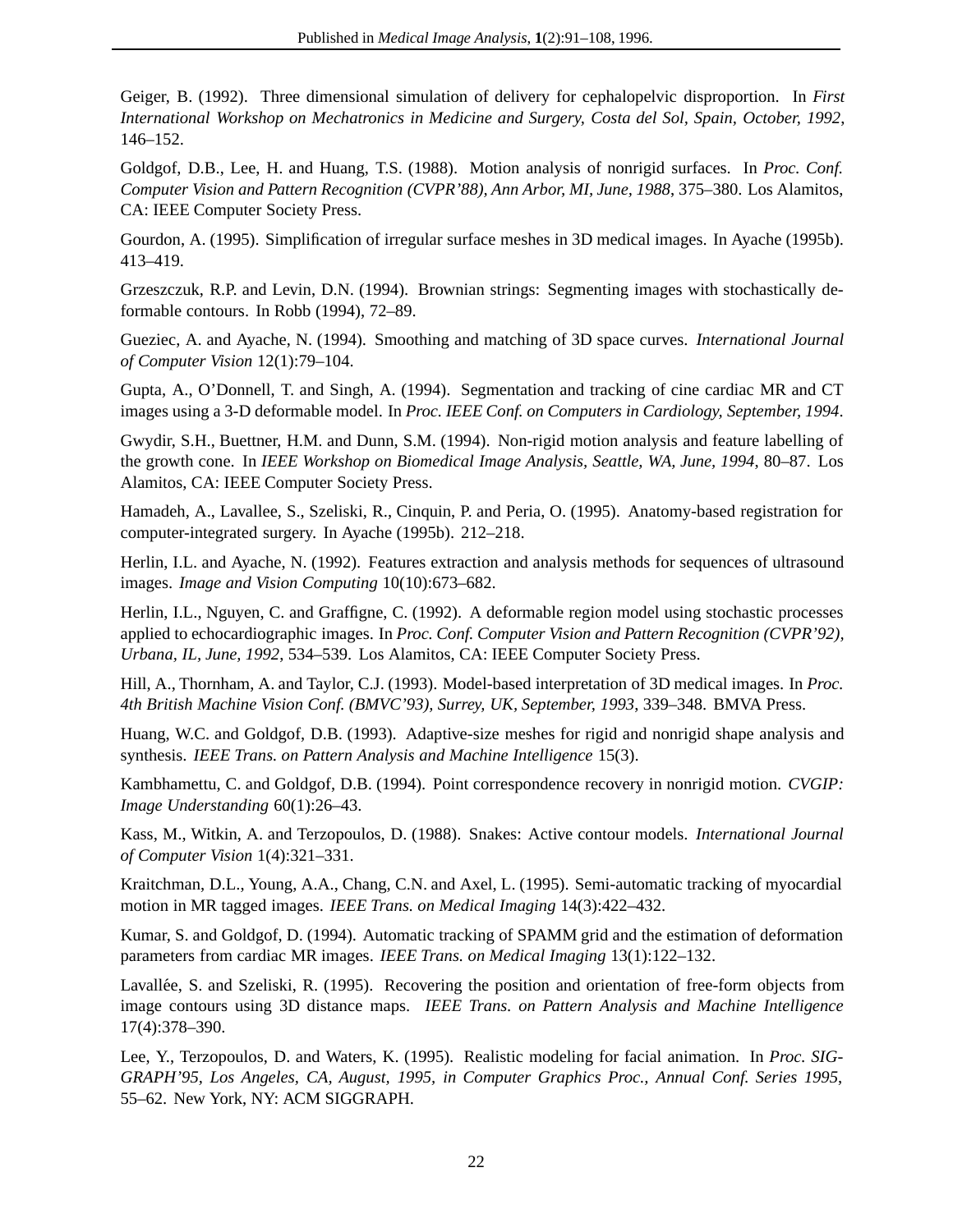Leitner, F. and Cinquin, P. (1991). Complex topology 3D objects segmentation. In *Model-Based Vision Development and Tools*, volume 1609 of *SPIE Proc.*, 16–26. Bellingham, WA: SPIE.

Leitner, F. and Cinquin, P. (1993). From splines and snakes to Snakes Splines. In Laugier, C., ed., *Geometric Reasoning: From Perception to Action*, volume 708 of *Lectures Notes in Computer Science*. Springer– Verlag. 264–281.

Lengyel, J., Greenberg, D.P. and Popp, R. (1995). Time-dependent three-dimensional intravascular ultrasound. In *Proc. SIGGRAPH'95, Los Angeles, CA, August, 1995, in Computer Graphics Proc., Annual Conf. Series 1995*, 457–464. New York, NY: ACM SIGGRAPH.

Leymarie, F. and Levine, M. (1993). Tracking deformable objects in the plane using an active contour model. *IEEE Trans. on Pattern Analysis and Machine Intelligence* 15(6):635–646.

Lin, W.C. and Chen, S.Y. (1989). A new surface interpolation technique for reconstructing 3D objects from serial cross-sections. *Computer Vision, Graphics, and Image Processing* 48:124–143.

Lipson, P., Yuille, A.L., O'Keefe, D., Cavanaugh, J., Taaffe, J. and Rosenthal, D. (1990). Deformable templates for feature extraction from medical images. In Faugeras, O., ed., *Computer Vision – Proc. First European Conf. on Computer Vision (ECCV'90), Antibes, France, April, 1990*, Lectures Notes in Computer Science, 477–484. Springer–Verlag.

Lobregt, S. and Viergever, M.A. (1995). A discrete dynamic contour model. *IEEE Trans. on Medical Imaging* 14(1):12–24.

Malladi, R., Sethian, J. and Vemuri, B.C. (1995). Shape modeling with front propagation: A level set approach. *IEEE Trans. on Pattern Analysis and Machine Intelligence* 17(2):158–175.

Mangin, J.F., Tupin, F., Frouin, V., Bloch, I., Rougetet, R., Regis, J. and Lopez-Krahe, J. (1995). Deformable topological models for segmentation of 3D medical images. In Bizais et al. (1995), 153–164.

McDonald, D., Avis, D. and Evans, A. (1994). Multiple surface identification and matching in magnetic resonance images. In Robb (1994), 160–169.

McInerney, T. and Terzopoulos, D. (1995a). A dynamic finite element surface model for segmentation and tracking in multidimensional medical images with application to cardiac 4D image analysis. *Computerized Medical Imaging and Graphics* 19(1):69–83.

McInerney, T. and Terzopoulos, D. (1995b). Topologically adaptable snakes. In *Proc. Fifth International Conf. on Computer Vision (ICCV'95), Cambridge, MA, June, 1995*, 840–845. Los Alamitos, CA: IEEE Computer Society Press.

Metaxas, D. and Terzopoulos, D. (1993). Shape and nonrigid motion estimation through physics-based synthesis. *IEEE Trans. on Pattern Analysis and Machine Intelligence* 15(6):580–591.

Miller, J.V., Breen, D.E., Lorensen, W.E., O'Bara, R.M. and Wozny, M.J. (1991). Geometrically deformed models: A method for extracting closed geometric models from volume data. In *Computer Graphics (Proc. SIGGRAPH'91 Conf., Las Vegas, NV, July, 1991)*, volume 25(4), 217–226.

Mishra, S.K., Goldgof, D.B. and Huang, T.S. (1991). Non-rigid motion analysis and epicardial deformation estimation from angiography data. In *Proc. Conf. Computer Vision and Pattern Recognition (CVPR'91), Maui, HI, June, 1991*, 331–336. Los Alamitos, CA: IEEE Computer Society Press.

Moshfeghi, M., Ranganath, S. and Nawyn, K. (1994). Three-dimensional elastic matching of volumes. *IEEE Trans. on Image Processing* 3:128–138.

Moshfeghi, M. (1991). Elastic matching of multimodality medical images. *CVGIP: Graphical Models and Image Processing* 53:271–282.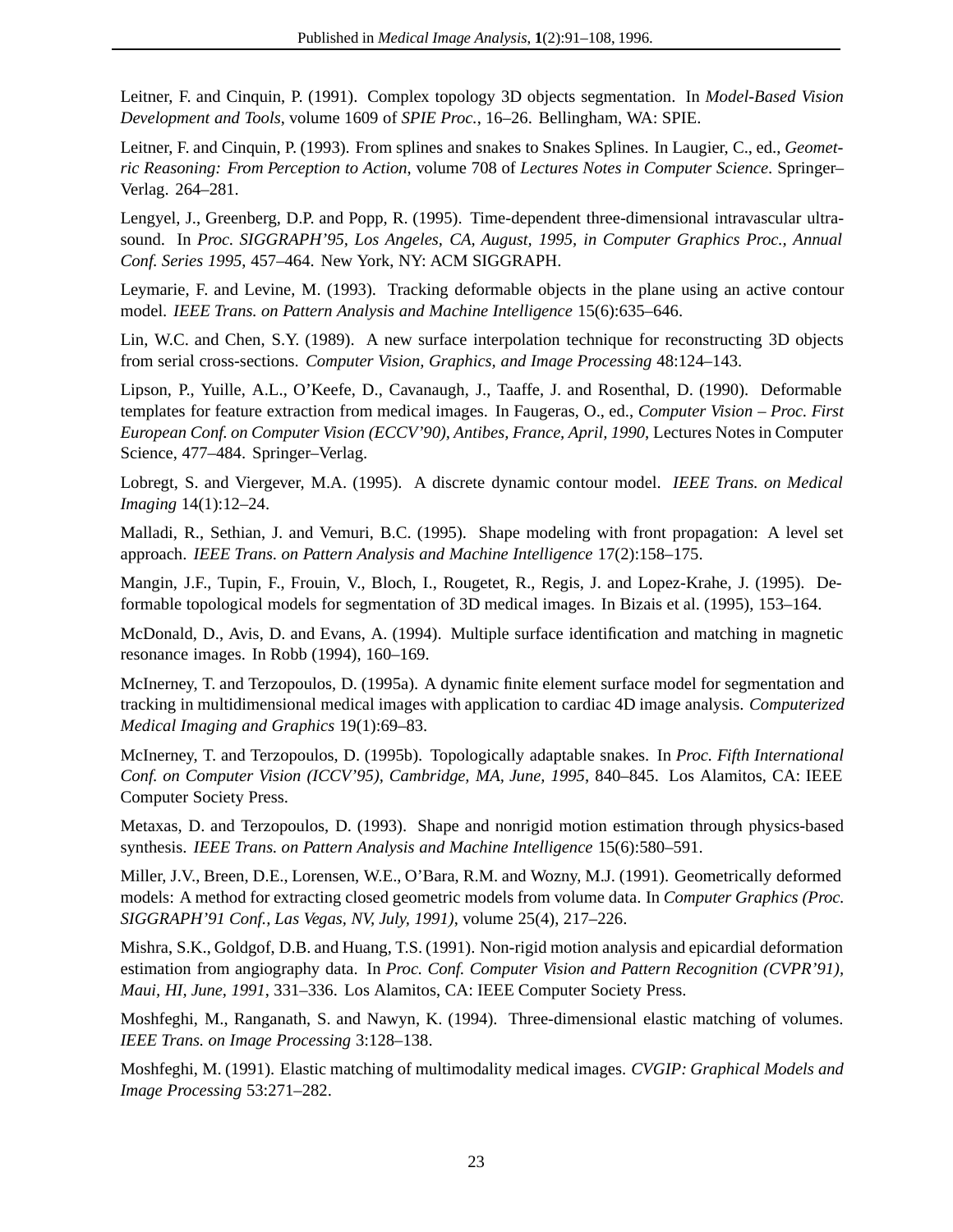Nastar, C. and Ayache, N. (1993a). Fast segmentation, tracking, and analysis of deformable objects. In *Proc. Fourth International Conf. on Computer Vision (ICCV'93), Berlin, Germany, May, 1993*, 275–279. Los Alamitos, CA: IEEE Computer Society Press.

Nastar, C. and Ayache, N. (1993b). Non-rigid motion analysis in medical images: A physically based approach. In Colchester, A.C.F. and Hawkes, D.J., eds., *Information Processing in Medical Imaging: Proc. 13th Int. Conf. (IPMI'93), Flagstaff, AZ, June, 1993*, Lectures Notes in Computer Science, 17–32. Springer–Verlag.

Park, J., Metaxas, D. and Axel, L. (1995). Volumetric deformable models with parameter functions: A new approach to the 3D motion analysis of the LV from MRI–SPAMM. In *Proc. Fifth International Conf. on Computer Vision (ICCV'95), Cambridge, MA, June, 1995*, 700–705. Los Alamitos, CA: IEEE Computer Society Press.

Park, J., Metaxas, D. and Axel, L. (1996). Analysis of left ventricular wall motion based on volumetric deformable models and MRI-SPAMM. *Medical Image Analysis* 1(1).

Pentland, A. and Horowitz, B. (1991). Recovery of nonrigid motion and structure. *IEEE Trans. on Pattern Analysis and Machine Intelligence* 13(7):730–742.

Pentland, A. and Sclaroff, S. (1991). Closed-form solutions for physically based shape modelling and recognition. *IEEE Trans. on Pattern Analysis and Machine Intelligence* 13(7):715–729.

Pieper, S., Rosen, J. and Zeltzer, D. (1992). Interactive graphics for plastic surgery: A task-level analysis and implementation. In *Proc. ACM 1992 Symposium on Interactive 3D Graphics*, 127–134.

Poon, C. S., Braun, M., Fahrig, R., Ginige, A. and Dorrell, A. (1994). Segmentation of medical images using an active contour model incorporating region-based images features. In Robb (1994), 90–97.

Press, W.H., Teukolsky, S.A., Vetterling, W.T. and Flannery, B.P. (1992). *Numerical Recipes in C*. Cambridge University Press.

Robb, R.A., ed. (1994). *Proc. Third Conf. on Visualization in Biomedical Computing (VBC'94), Rochester, MN, October, 1994*, volume 2359 of *SPIE Proc.* Bellingham, WA: SPIE.

Rougon, N. and Prêteux, F. (1991). Deformable markers: Mathematical morphology for active contour models control. In *Image Algebra and Morphological Image Processing II*, volume 1568 of *SPIE Proc.*, 78–89. Bellingham, WA: SPIE.

Rougon, N. and Prêteux, F. (1993). Directional adaptive deformable models for segmentation with application to 2D and 3D medical images. In *Medical Imaging 93: Image Processing*, volume 1898 of *SPIE Proc.*, 193–207. Bellingham, WA: SPIE.

Sandor, S. and Leahy, R. (1995). Towards automatic labelling of the cerebral cortex using a deformable atlas model. In Bizais et al. (1995), 127–138.

Sapiro, G., Kimmel, R. and Caselles, V. (1995). Object detection and measurements in medical images via geodesic deformable contours. In *Vision Geometry IV*, volume 2573 of *SPIE Proc.*, 366–378. Bellingham, WA: SPIE.

Singh, A., von Kurowski, L. and Chiu, M.Y. (1993). Cardiac MR image segmentation using deformable models. In *Biomedical Image Processing and Biomedical Visualization*, volume 1905 of *SPIE Proc.*, 8–28. Bellingham, WA: SPIE.

Snell, J.W., Merickel, M.B., Ortega, J.M., Goble, J.C., Brookeman, J.R. and Kassell, N.F. (1995). Modelbased boundary estimation of complex objects using hierarchical active surface templates. *Pattern Recognition* 28(10):1599–1609.

Staib, L.H. and Duncan, J.S. (1992a). Boundary finding with parametrically deformable models. *IEEE Trans. on Pattern Analysis and Machine Intelligence* 14(11):1061–1075.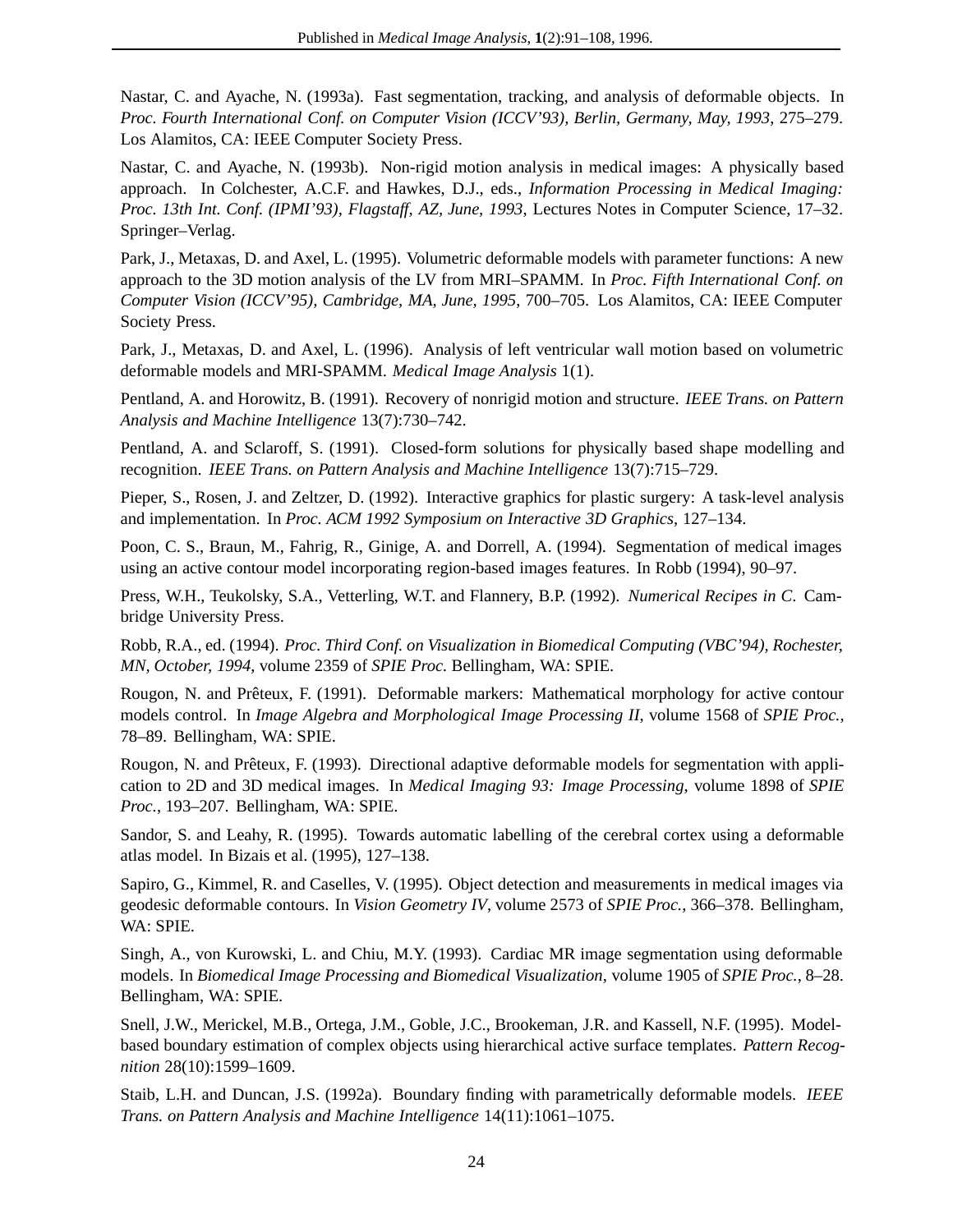Staib, L.H. and Duncan, J.S. (1992b). Deformable Fourier models for surface finding in 3D images. In Robb, R.A., ed., *Proc. Second Conf. on Visualization in Biomedical Computing (VBC'92), Chapel Hill, NC, October, 1992*, volume 1808 of *SPIE Proc.*, 90–104. Bellingham, WA: SPIE.

Strang, G. and Nguyen, T. (1996). *Wavelets and Filter Banks*. Wellesley, MA: Wellesley-Cambridge Press.

Stytz, M., Frieder, G. and Frieder, O. (1991). Three–dimensional medical imaging: Algorithms and computer systems. *ACM Computing Surveys* 23(4):421–499.

Subsol, G., Thirion, J.Ph. and Ayache, N. (1995). A general scheme for automatically building 3D morphometric anatomical atlases: Application to a skull atlas. In *Proc. Second International Symp. on Medical Robotics and Computer Assisted Surgery (MRCAS'95), Baltimore, MD, November, 1995*, 226–233.

Székely, G., Kelemen, A., Brechbuhler, Ch. and Gerig, G. (1996). Segmentation of 2-D and 3-D objects from MRI volume data using constrained elastic deformations of flexible Fourier surface models. *Medical Image Analysis* 1(1).

Szeliski, R., Tonnesen, D. and Terzopoulos, D. (1993). Modeling surfaces of arbitrary topology with dynamic particles. In *Proc. Conf. Computer Vision and Pattern Recognition (CVPR'93), New York, NY, June, 1993*, 82–87. Los Alamitos, CA: IEEE Computer Society Press.

Szeliski, R. (1990). Bayesian modeling of uncertainty in low-level vision. *International Journal of Computer Vision* 5:271–301.

Tek, H. and Kimia, B. (1995). Shock-based reaction-diffusion bubbles for image segmentation. In Ayache (1995b). 434–438.

Terzopoulos, D. and Fleischer, K. (1988). Deformable models. *The Visual Computer* 4(6):306–331.

Terzopoulos, D. and Metaxas, D. (1991). Dynamic 3D models with local and global deformations: Deformable superquadrics. *IEEE Trans. on Pattern Analysis and Machine Intelligence* 13(7):703–714.

Terzopoulos, D. and Szeliski, R. (1992). Tracking with Kalman snakes. In Blake, A. and Yuille, A., eds., *Active Vision*. Cambridge, MA: MIT Press. 3–20.

Terzopoulos, D., Witkin, A. and Kass, M. (1988). Constraints on deformable models: Recovering 3D shape and nonrigid motion. *Artificial Intelligence* 36(1):91–123.

Terzopoulos, D. (1986a). On matching deformable models to images. Technical Report 60, Schlumberger Palo Alto Research. Reprinted in *Topical Meeting on Machine Vision,* Technical Digest Series, Vol. 12 (Optical Society of America, Washington, DC) 1987, 160-167.

Terzopoulos, D. (1986b). Regularization of inverse visual problems involving discontinuities. *IEEE Trans. on Pattern Analysis and Machine Intelligence* 8(4):413–424.

Thirion, J.P. (1994). Extremal points: Definition and application to 3D image registration. In *Proc. Conf. Computer Vision and Pattern Recognition (CVPR'94), Seattle, WA, June, 1994*, 587–592. Los Alamitos, CA: IEEE Computer Society Press.

Turk, G. (1992). Re-tiling polygonal surfaces. In *Computer Graphics (Proc. SIGGRAPH'92 Conf., Chicago, IL, July, 1992)*, volume 26(2), 55–64. ACM SIGGRAPH.

Ueda, N. and Mase, K. (1992). Tracking moving contours using energy-minimizing elastic contour models. In Sandini, G., ed., *Computer Vision – Proc. Second European Conf. on Computer Vision (ECCV'92), Santa Margherita Ligure, Italy, May, 1992*, Lectures Notes in Computer Science, 453–457. Springer–Verlag.

Vasilescu, M. and Terzopoulos, D. (1992). Adaptive meshes and shells: Irregular triangulation, discontinuities and hierarchical subdivision. In *Proc. Conf. Computer Vision and Pattern Recognition (CVPR'92), Urbana, IL, June, 1992*, 829–832. Los Alamitos, CA: IEEE Computer Society Press.